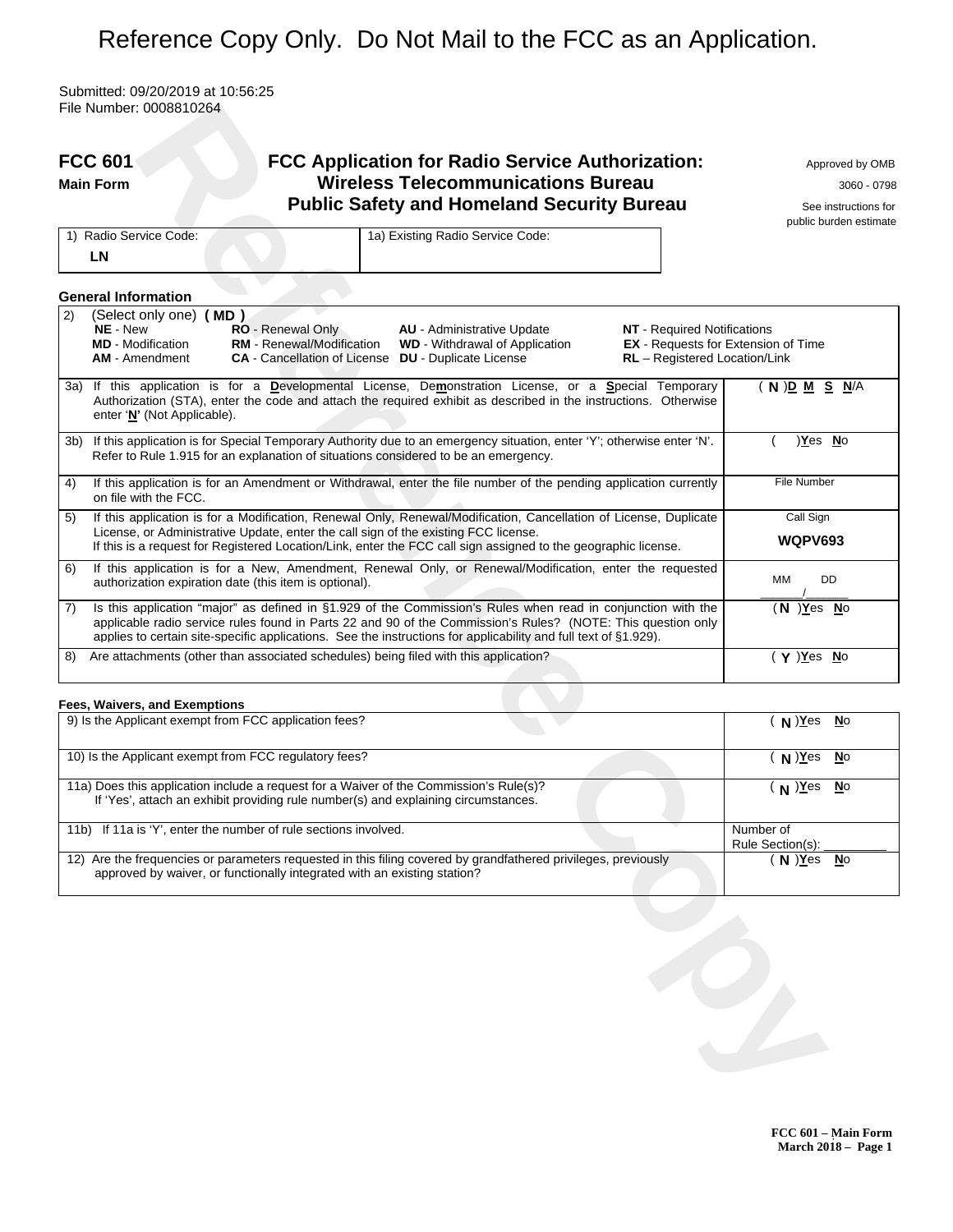| 0004772877                                                                                                                         |            |        |                                        |                    |                                                              |              |               |               |                            |
|------------------------------------------------------------------------------------------------------------------------------------|------------|--------|----------------------------------------|--------------------|--------------------------------------------------------------|--------------|---------------|---------------|----------------------------|
| 14) Applicant/Licensee Legal Entity Type: (Select One)<br>) Individual (<br>)Unincorporated Association (                          |            | )Trust |                                        | )Government Entity | $(x)$ Corporation (                                          |              |               |               | )Limited Liability Company |
| ) General Partnership<br>( ) Limited Partnership                                                                                   |            |        | ) Limited Liability Partnership        |                    |                                                              | ) Consortium |               |               |                            |
| ) Other:                                                                                                                           |            |        |                                        |                    |                                                              |              |               |               |                            |
| 15) If the Licensee name is being updated, is the update a result from the sale (or transfer of control) of the license(s)         |            |        |                                        |                    |                                                              |              |               |               | )Yes No                    |
| to another party and for which proper Commission approval has not been received or proper notification not<br>provided?            |            |        |                                        |                    |                                                              |              |               |               |                            |
| 16) First Name (if individual):                                                                                                    |            | MI:    | Last Name:                             |                    |                                                              |              |               | Suffix:       |                            |
| 17) Legal Entity Name (if other than individual):                                                                                  |            |        |                                        |                    |                                                              |              |               |               |                            |
| <b>BNSF Railway Co</b><br>18) Attention To:                                                                                        |            |        |                                        |                    |                                                              |              |               |               |                            |
| <b>BNSF TELECOM FCC</b>                                                                                                            |            |        |                                        |                    |                                                              |              |               |               |                            |
| 19) P.O. Box:                                                                                                                      | And/Or     |        | 20) Street Address:                    |                    |                                                              |              |               |               |                            |
|                                                                                                                                    |            |        | 4515 Kansas Avenue                     |                    |                                                              |              |               |               |                            |
| 21) City:                                                                                                                          |            |        |                                        |                    | 22) State:                                                   |              | 23) Zip Code: |               |                            |
| <b>Kansas City</b>                                                                                                                 |            |        |                                        |                    | KS                                                           |              | 66106         |               |                            |
| 24) Telephone Number:                                                                                                              |            |        |                                        | 25) FAX:           |                                                              |              |               |               |                            |
| $(913)551 - 4639$                                                                                                                  |            |        |                                        |                    |                                                              |              |               |               |                            |
| 26) E-Mail Address:                                                                                                                |            |        |                                        |                    |                                                              |              |               |               |                            |
| Telecomdeptfcc@bnsf.com                                                                                                            |            |        |                                        |                    |                                                              |              |               |               |                            |
| 27) Demographics (Optional):                                                                                                       |            |        |                                        |                    |                                                              |              |               |               |                            |
| Race:                                                                                                                              | Ethnicity: |        |                                        |                    |                                                              | Gender:      |               |               |                            |
| )American Indian or Alaska Native                                                                                                  |            |        | )Hispanic or Latino                    |                    |                                                              |              | )Male         |               |                            |
| )Asian                                                                                                                             |            |        | )Not Hispanic or Latino                |                    |                                                              |              | )Female       |               |                            |
|                                                                                                                                    |            |        |                                        |                    |                                                              |              |               |               |                            |
| )Black or African-American                                                                                                         |            |        |                                        |                    |                                                              |              |               |               |                            |
|                                                                                                                                    |            |        |                                        |                    |                                                              |              |               |               |                            |
| )Native Hawaiian or Other Pacific Islander                                                                                         |            |        |                                        |                    |                                                              |              |               |               |                            |
| )White                                                                                                                             |            |        |                                        |                    |                                                              |              |               |               |                            |
| <b>Real Party in Interest</b><br>28) Name of Real Party in Interest of Applicant (If different from<br>Applicant):                 |            |        |                                        |                    | 29) FCC Registration Number (FRN) of Real Party in Interest: |              |               |               |                            |
|                                                                                                                                    |            |        |                                        |                    |                                                              |              |               |               |                            |
|                                                                                                                                    |            |        |                                        |                    |                                                              |              |               |               |                            |
| Check here if same as Applicant.                                                                                                   |            | MI:    |                                        | Last Name:         |                                                              |              |               |               | Suffix:                    |
| <b>CHRIS</b>                                                                                                                       |            |        |                                        | <b>SCHEFFLER</b>   |                                                              |              |               |               |                            |
| Contact Information (If different from the Applicant)<br>30) First Name:<br>31) Company Name:                                      |            |        |                                        |                    |                                                              |              |               |               |                            |
| <b>BNSF RAILWAY Co.</b>                                                                                                            |            |        |                                        |                    |                                                              |              |               |               |                            |
|                                                                                                                                    |            |        |                                        |                    |                                                              |              |               |               |                            |
| <b>BNSF TELECOM FCC</b>                                                                                                            |            |        |                                        |                    |                                                              |              |               |               |                            |
|                                                                                                                                    | And<br>/Or |        | 34) Street Address:<br>4515 Kansas Ave |                    |                                                              |              |               |               |                            |
|                                                                                                                                    |            |        |                                        | 36) State:         |                                                              |              |               | 37) Zip Code: |                            |
| <b>Kansas City</b>                                                                                                                 |            |        |                                        | KS                 |                                                              |              |               | 66106         |                            |
|                                                                                                                                    |            |        |                                        | 39) FAX:           |                                                              |              |               |               |                            |
| $(913)551 - 4015$                                                                                                                  |            |        |                                        |                    |                                                              |              |               |               |                            |
| 32) Attention To:<br>33) P.O. Box:<br>35) City:<br>38) Telephone Number:<br>40) E-Mail Address:<br><b>CHRIS.SCHEFFLER@BNSF.COM</b> |            |        |                                        |                    |                                                              |              |               |               |                            |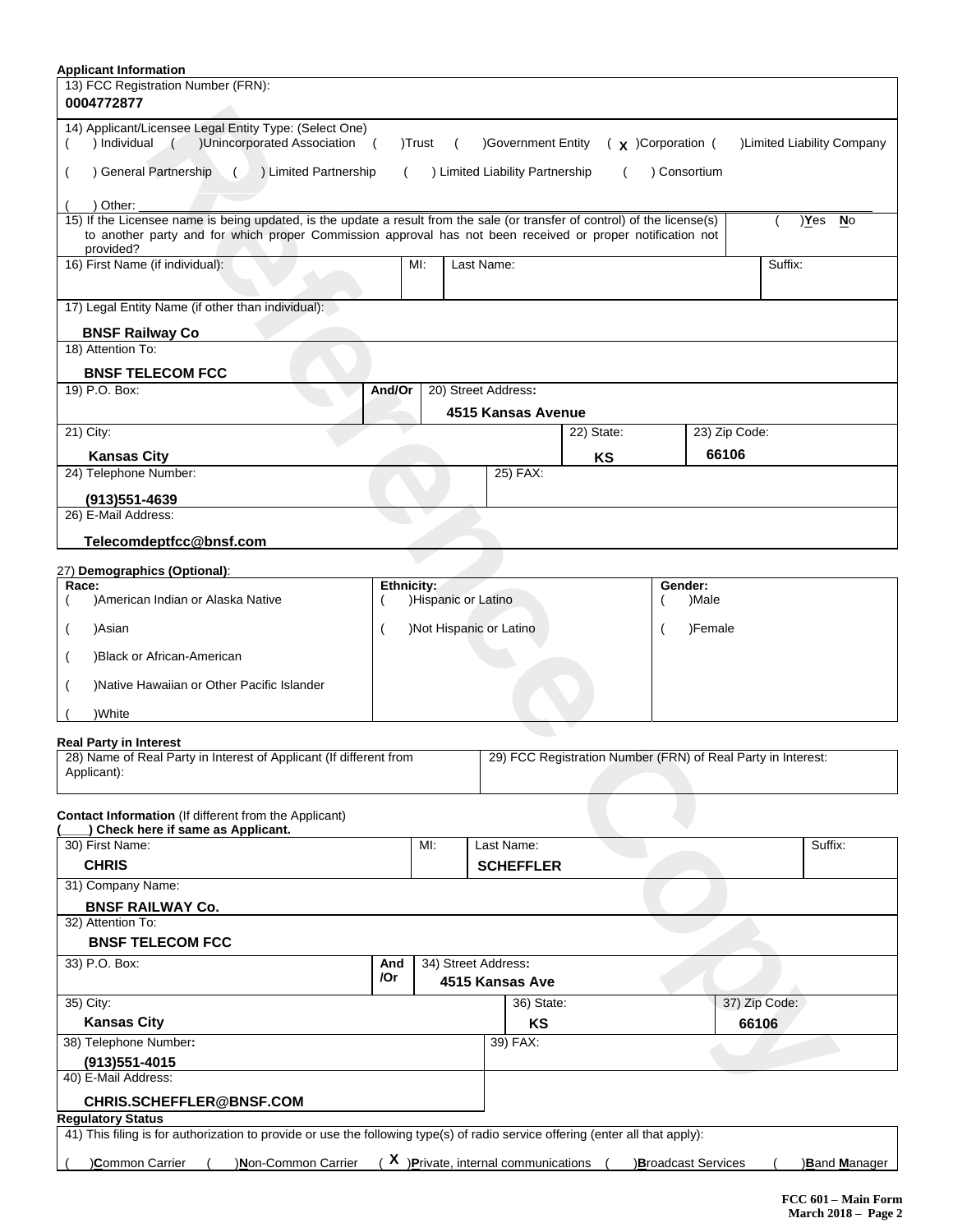| <b>Type of Radio Service</b> |  |
|------------------------------|--|
|------------------------------|--|

| 42) This filing is for authorization to provide the following type(s) of radio service (choose all that apply):                             |  |         |  |                   |  |                    |  |                    |
|---------------------------------------------------------------------------------------------------------------------------------------------|--|---------|--|-------------------|--|--------------------|--|--------------------|
| ) <b>Fixed</b>                                                                                                                              |  | )Mobile |  | (X )Radiolocation |  | )Satellite (sound) |  | Broadcast Services |
| 43) Does the Applicant propose to provide service interconnected to the public telephone network?<br><u>)Y</u> es <u>N</u> o<br>$\mathbf N$ |  |         |  |                   |  |                    |  |                    |

## Alien Ownership Questions (If any answer is 'Y", provide an attachment explaining the circumstances. In preparing the attachment, refer to **the Main Form Instructions for the "Alien Ownership Questions".)**

| Alien Ownership Questions (If any answer is 'Y", provide an attachment explaining the circumstances. In preparing the attachment, refer to<br>the Main Form Instructions for the "Alien Ownership Questions".)<br>44) Is the Applicant a foreign government or the representative of any foreign government?<br>$(N)$ Yes No<br>45) Is the Applicant an alien or the representative of an alien?<br>)Yes No<br>46) Is the Applicant a corporation organized under the laws of any foreign government?<br>)Yes No<br>47) Is the Applicant a corporation of which more than one-fifth of the capital stock is owned of record or voted by aliens or<br>Yes<br><b>No</b><br>their representatives, or by a foreign government or representative thereof, or by any corporation organized under the laws of a foreign country?<br>48a) Is the Applicant directly or indirectly controlled by any other corporation of which more than one-fourth of the capital stock<br>) Yes No<br>is owned of record or voted by aliens or their representatives, or by a foreign government or representative thereof, or by any<br>corporation organized under the laws of a foreign country?<br>48b) If the answer to 47 or 48a is 'Y' select one of the choices below.<br>The Applicant is exempt from the provisions of Section 310(b).<br>It is not necessary to file a petition for declaratory ruling if the Applicant includes in the attachment required by Item 47 or Item 48a a showing<br>that the requested license(s) is exempt from the provisions of Section 310(b).<br>The Applicant has received a declaratory ruling(s) approving its foreign ownership, and the application involves only the acquisition of<br>additional spectrum for the provision of a wireless service in a geographic coverage area for which the Applicant has been previously<br>authorized.<br>If checked, include in the attachment required by Item 47 or Item 48a the citation(s) of the applicable declaratory ruling(s) by DA/FCC<br>number, the FCC Record citation, if available, release date, and a statement that there has been no change in the foreign ownership of the<br>Applicant since the issuance of its ruling.<br>The Applicant: (i) has received a declaratory ruling(s) approving its foreign ownership, but is not able to make the certification specified<br>immediately above; or (ii) is an "affiliate" of a Licensee or Lessee/Sublessee that received a declaratory ruling(s) under 47 CFR § 1.990(a)<br>and is relying on the affiliate's ruling for purposes of filing this application as permitted under the affiliate's ruling and 47 CFR § 1.994(b).<br>If checked, and if the Applicant received its declaratory ruling(s) on or after August 9, 2013, include in the attachment required by Item 47 or<br>Item 48a the citation(s) of the Applicant's declaratory ruling(s) by DA/FCC number, the FCC Record citation, if available, release date, and a<br>statement that the Applicant is in compliance with the terms and conditions of its ruling and with the Commission's Rules.<br>If checked, and if the Applicant received its declaratory ruling(s) prior to August 9, 2013, include in the attachment required by Item 48a a<br>copy of a petition for declaratory ruling filed contemporaneously with the Commission to extend the Applicant's existing ruling(s) to cover the<br>same radio service(s) and geographic coverage area(s) involved in the application. Alternatively, the Applicant may request a new<br>declaratory ruling pursuant to Section 1.990(a) of the Commission's Rules, 47 CFR § 1.990(a). Petitions for declaratory ruling may be filed<br>electronically on the Internet through the International Bureau Filing System (IBFS) (with a copy attached hereto).<br>If checked, and if the Applicant is relying on an affiliate's ruling for purposes of filing this application, include in the attachment required by<br>Item 47 or Item 48a the citation(s) of the applicable declaratory ruling(s) by DA/FCC number, the FCC Record citation, if available, release<br>date, and a statement that the Applicant is in compliance with the terms and conditions of the named affiliate's ruling and with the<br>Commission's Rules. The Applicant must also include a certification of compliance signed by the named affiliate or other qualified entity as<br>specified in 47 CFR § 1.994(b). See Main Form Instructions for Items 47 or 48a, as applicable.<br>The Applicant has not received a declaratory ruling approving its foreign ownership and is requesting a declaratory ruling under 47 CFR<br>§ 1.990(a) in a petition filed contemporaneously with the Commission.<br>If checked, include in the attachment required by Item 47 or 48a a copy of the petition for declaratory ruling filed contemporaneously with the<br>Commission pursuant to 47 CFR § 1.990(a). Petitions for declaratory ruling may be filed electronically on the Internet through the International<br>Bureau Filing System (IBFS) (with a copy attached hereto). | 43) Does the Applicant propose to provide service interconnected to the public telephone network? | (N | )Yes No |  |
|--------------------------------------------------------------------------------------------------------------------------------------------------------------------------------------------------------------------------------------------------------------------------------------------------------------------------------------------------------------------------------------------------------------------------------------------------------------------------------------------------------------------------------------------------------------------------------------------------------------------------------------------------------------------------------------------------------------------------------------------------------------------------------------------------------------------------------------------------------------------------------------------------------------------------------------------------------------------------------------------------------------------------------------------------------------------------------------------------------------------------------------------------------------------------------------------------------------------------------------------------------------------------------------------------------------------------------------------------------------------------------------------------------------------------------------------------------------------------------------------------------------------------------------------------------------------------------------------------------------------------------------------------------------------------------------------------------------------------------------------------------------------------------------------------------------------------------------------------------------------------------------------------------------------------------------------------------------------------------------------------------------------------------------------------------------------------------------------------------------------------------------------------------------------------------------------------------------------------------------------------------------------------------------------------------------------------------------------------------------------------------------------------------------------------------------------------------------------------------------------------------------------------------------------------------------------------------------------------------------------------------------------------------------------------------------------------------------------------------------------------------------------------------------------------------------------------------------------------------------------------------------------------------------------------------------------------------------------------------------------------------------------------------------------------------------------------------------------------------------------------------------------------------------------------------------------------------------------------------------------------------------------------------------------------------------------------------------------------------------------------------------------------------------------------------------------------------------------------------------------------------------------------------------------------------------------------------------------------------------------------------------------------------------------------------------------------------------------------------------------------------------------------------------------------------------------------------------------------------------------------------------------------------------------------------------------------------------------------------------------------------------------------------------------------------------------------------------------------------------------------------------------------------------------------------------------------------------------------------------------------------------------------------------------------------------------------------------------------------------------------------------------------------------------------------------------------------------------------------------------------------------------------------------------------------------------------------------------------------------------------------------------------------------------------------------------------------------------------------------------------------------------------------------------------------------------------------------------------------------------------------------------------------------------------------------------------------------------------------------------------------------------------------------------------------------------------------------------------------------------|---------------------------------------------------------------------------------------------------|----|---------|--|
|                                                                                                                                                                                                                                                                                                                                                                                                                                                                                                                                                                                                                                                                                                                                                                                                                                                                                                                                                                                                                                                                                                                                                                                                                                                                                                                                                                                                                                                                                                                                                                                                                                                                                                                                                                                                                                                                                                                                                                                                                                                                                                                                                                                                                                                                                                                                                                                                                                                                                                                                                                                                                                                                                                                                                                                                                                                                                                                                                                                                                                                                                                                                                                                                                                                                                                                                                                                                                                                                                                                                                                                                                                                                                                                                                                                                                                                                                                                                                                                                                                                                                                                                                                                                                                                                                                                                                                                                                                                                                                                                                                                                                                                                                                                                                                                                                                                                                                                                                                                                                                                                                                                    |                                                                                                   |    |         |  |
|                                                                                                                                                                                                                                                                                                                                                                                                                                                                                                                                                                                                                                                                                                                                                                                                                                                                                                                                                                                                                                                                                                                                                                                                                                                                                                                                                                                                                                                                                                                                                                                                                                                                                                                                                                                                                                                                                                                                                                                                                                                                                                                                                                                                                                                                                                                                                                                                                                                                                                                                                                                                                                                                                                                                                                                                                                                                                                                                                                                                                                                                                                                                                                                                                                                                                                                                                                                                                                                                                                                                                                                                                                                                                                                                                                                                                                                                                                                                                                                                                                                                                                                                                                                                                                                                                                                                                                                                                                                                                                                                                                                                                                                                                                                                                                                                                                                                                                                                                                                                                                                                                                                    |                                                                                                   |    |         |  |
|                                                                                                                                                                                                                                                                                                                                                                                                                                                                                                                                                                                                                                                                                                                                                                                                                                                                                                                                                                                                                                                                                                                                                                                                                                                                                                                                                                                                                                                                                                                                                                                                                                                                                                                                                                                                                                                                                                                                                                                                                                                                                                                                                                                                                                                                                                                                                                                                                                                                                                                                                                                                                                                                                                                                                                                                                                                                                                                                                                                                                                                                                                                                                                                                                                                                                                                                                                                                                                                                                                                                                                                                                                                                                                                                                                                                                                                                                                                                                                                                                                                                                                                                                                                                                                                                                                                                                                                                                                                                                                                                                                                                                                                                                                                                                                                                                                                                                                                                                                                                                                                                                                                    |                                                                                                   |    |         |  |
|                                                                                                                                                                                                                                                                                                                                                                                                                                                                                                                                                                                                                                                                                                                                                                                                                                                                                                                                                                                                                                                                                                                                                                                                                                                                                                                                                                                                                                                                                                                                                                                                                                                                                                                                                                                                                                                                                                                                                                                                                                                                                                                                                                                                                                                                                                                                                                                                                                                                                                                                                                                                                                                                                                                                                                                                                                                                                                                                                                                                                                                                                                                                                                                                                                                                                                                                                                                                                                                                                                                                                                                                                                                                                                                                                                                                                                                                                                                                                                                                                                                                                                                                                                                                                                                                                                                                                                                                                                                                                                                                                                                                                                                                                                                                                                                                                                                                                                                                                                                                                                                                                                                    |                                                                                                   |    |         |  |
|                                                                                                                                                                                                                                                                                                                                                                                                                                                                                                                                                                                                                                                                                                                                                                                                                                                                                                                                                                                                                                                                                                                                                                                                                                                                                                                                                                                                                                                                                                                                                                                                                                                                                                                                                                                                                                                                                                                                                                                                                                                                                                                                                                                                                                                                                                                                                                                                                                                                                                                                                                                                                                                                                                                                                                                                                                                                                                                                                                                                                                                                                                                                                                                                                                                                                                                                                                                                                                                                                                                                                                                                                                                                                                                                                                                                                                                                                                                                                                                                                                                                                                                                                                                                                                                                                                                                                                                                                                                                                                                                                                                                                                                                                                                                                                                                                                                                                                                                                                                                                                                                                                                    |                                                                                                   |    |         |  |
|                                                                                                                                                                                                                                                                                                                                                                                                                                                                                                                                                                                                                                                                                                                                                                                                                                                                                                                                                                                                                                                                                                                                                                                                                                                                                                                                                                                                                                                                                                                                                                                                                                                                                                                                                                                                                                                                                                                                                                                                                                                                                                                                                                                                                                                                                                                                                                                                                                                                                                                                                                                                                                                                                                                                                                                                                                                                                                                                                                                                                                                                                                                                                                                                                                                                                                                                                                                                                                                                                                                                                                                                                                                                                                                                                                                                                                                                                                                                                                                                                                                                                                                                                                                                                                                                                                                                                                                                                                                                                                                                                                                                                                                                                                                                                                                                                                                                                                                                                                                                                                                                                                                    |                                                                                                   |    |         |  |
|                                                                                                                                                                                                                                                                                                                                                                                                                                                                                                                                                                                                                                                                                                                                                                                                                                                                                                                                                                                                                                                                                                                                                                                                                                                                                                                                                                                                                                                                                                                                                                                                                                                                                                                                                                                                                                                                                                                                                                                                                                                                                                                                                                                                                                                                                                                                                                                                                                                                                                                                                                                                                                                                                                                                                                                                                                                                                                                                                                                                                                                                                                                                                                                                                                                                                                                                                                                                                                                                                                                                                                                                                                                                                                                                                                                                                                                                                                                                                                                                                                                                                                                                                                                                                                                                                                                                                                                                                                                                                                                                                                                                                                                                                                                                                                                                                                                                                                                                                                                                                                                                                                                    |                                                                                                   |    |         |  |
|                                                                                                                                                                                                                                                                                                                                                                                                                                                                                                                                                                                                                                                                                                                                                                                                                                                                                                                                                                                                                                                                                                                                                                                                                                                                                                                                                                                                                                                                                                                                                                                                                                                                                                                                                                                                                                                                                                                                                                                                                                                                                                                                                                                                                                                                                                                                                                                                                                                                                                                                                                                                                                                                                                                                                                                                                                                                                                                                                                                                                                                                                                                                                                                                                                                                                                                                                                                                                                                                                                                                                                                                                                                                                                                                                                                                                                                                                                                                                                                                                                                                                                                                                                                                                                                                                                                                                                                                                                                                                                                                                                                                                                                                                                                                                                                                                                                                                                                                                                                                                                                                                                                    |                                                                                                   |    |         |  |
|                                                                                                                                                                                                                                                                                                                                                                                                                                                                                                                                                                                                                                                                                                                                                                                                                                                                                                                                                                                                                                                                                                                                                                                                                                                                                                                                                                                                                                                                                                                                                                                                                                                                                                                                                                                                                                                                                                                                                                                                                                                                                                                                                                                                                                                                                                                                                                                                                                                                                                                                                                                                                                                                                                                                                                                                                                                                                                                                                                                                                                                                                                                                                                                                                                                                                                                                                                                                                                                                                                                                                                                                                                                                                                                                                                                                                                                                                                                                                                                                                                                                                                                                                                                                                                                                                                                                                                                                                                                                                                                                                                                                                                                                                                                                                                                                                                                                                                                                                                                                                                                                                                                    |                                                                                                   |    |         |  |
|                                                                                                                                                                                                                                                                                                                                                                                                                                                                                                                                                                                                                                                                                                                                                                                                                                                                                                                                                                                                                                                                                                                                                                                                                                                                                                                                                                                                                                                                                                                                                                                                                                                                                                                                                                                                                                                                                                                                                                                                                                                                                                                                                                                                                                                                                                                                                                                                                                                                                                                                                                                                                                                                                                                                                                                                                                                                                                                                                                                                                                                                                                                                                                                                                                                                                                                                                                                                                                                                                                                                                                                                                                                                                                                                                                                                                                                                                                                                                                                                                                                                                                                                                                                                                                                                                                                                                                                                                                                                                                                                                                                                                                                                                                                                                                                                                                                                                                                                                                                                                                                                                                                    |                                                                                                   |    |         |  |
|                                                                                                                                                                                                                                                                                                                                                                                                                                                                                                                                                                                                                                                                                                                                                                                                                                                                                                                                                                                                                                                                                                                                                                                                                                                                                                                                                                                                                                                                                                                                                                                                                                                                                                                                                                                                                                                                                                                                                                                                                                                                                                                                                                                                                                                                                                                                                                                                                                                                                                                                                                                                                                                                                                                                                                                                                                                                                                                                                                                                                                                                                                                                                                                                                                                                                                                                                                                                                                                                                                                                                                                                                                                                                                                                                                                                                                                                                                                                                                                                                                                                                                                                                                                                                                                                                                                                                                                                                                                                                                                                                                                                                                                                                                                                                                                                                                                                                                                                                                                                                                                                                                                    |                                                                                                   |    |         |  |
|                                                                                                                                                                                                                                                                                                                                                                                                                                                                                                                                                                                                                                                                                                                                                                                                                                                                                                                                                                                                                                                                                                                                                                                                                                                                                                                                                                                                                                                                                                                                                                                                                                                                                                                                                                                                                                                                                                                                                                                                                                                                                                                                                                                                                                                                                                                                                                                                                                                                                                                                                                                                                                                                                                                                                                                                                                                                                                                                                                                                                                                                                                                                                                                                                                                                                                                                                                                                                                                                                                                                                                                                                                                                                                                                                                                                                                                                                                                                                                                                                                                                                                                                                                                                                                                                                                                                                                                                                                                                                                                                                                                                                                                                                                                                                                                                                                                                                                                                                                                                                                                                                                                    |                                                                                                   |    |         |  |
|                                                                                                                                                                                                                                                                                                                                                                                                                                                                                                                                                                                                                                                                                                                                                                                                                                                                                                                                                                                                                                                                                                                                                                                                                                                                                                                                                                                                                                                                                                                                                                                                                                                                                                                                                                                                                                                                                                                                                                                                                                                                                                                                                                                                                                                                                                                                                                                                                                                                                                                                                                                                                                                                                                                                                                                                                                                                                                                                                                                                                                                                                                                                                                                                                                                                                                                                                                                                                                                                                                                                                                                                                                                                                                                                                                                                                                                                                                                                                                                                                                                                                                                                                                                                                                                                                                                                                                                                                                                                                                                                                                                                                                                                                                                                                                                                                                                                                                                                                                                                                                                                                                                    |                                                                                                   |    |         |  |
|                                                                                                                                                                                                                                                                                                                                                                                                                                                                                                                                                                                                                                                                                                                                                                                                                                                                                                                                                                                                                                                                                                                                                                                                                                                                                                                                                                                                                                                                                                                                                                                                                                                                                                                                                                                                                                                                                                                                                                                                                                                                                                                                                                                                                                                                                                                                                                                                                                                                                                                                                                                                                                                                                                                                                                                                                                                                                                                                                                                                                                                                                                                                                                                                                                                                                                                                                                                                                                                                                                                                                                                                                                                                                                                                                                                                                                                                                                                                                                                                                                                                                                                                                                                                                                                                                                                                                                                                                                                                                                                                                                                                                                                                                                                                                                                                                                                                                                                                                                                                                                                                                                                    |                                                                                                   |    |         |  |
|                                                                                                                                                                                                                                                                                                                                                                                                                                                                                                                                                                                                                                                                                                                                                                                                                                                                                                                                                                                                                                                                                                                                                                                                                                                                                                                                                                                                                                                                                                                                                                                                                                                                                                                                                                                                                                                                                                                                                                                                                                                                                                                                                                                                                                                                                                                                                                                                                                                                                                                                                                                                                                                                                                                                                                                                                                                                                                                                                                                                                                                                                                                                                                                                                                                                                                                                                                                                                                                                                                                                                                                                                                                                                                                                                                                                                                                                                                                                                                                                                                                                                                                                                                                                                                                                                                                                                                                                                                                                                                                                                                                                                                                                                                                                                                                                                                                                                                                                                                                                                                                                                                                    |                                                                                                   |    |         |  |
|                                                                                                                                                                                                                                                                                                                                                                                                                                                                                                                                                                                                                                                                                                                                                                                                                                                                                                                                                                                                                                                                                                                                                                                                                                                                                                                                                                                                                                                                                                                                                                                                                                                                                                                                                                                                                                                                                                                                                                                                                                                                                                                                                                                                                                                                                                                                                                                                                                                                                                                                                                                                                                                                                                                                                                                                                                                                                                                                                                                                                                                                                                                                                                                                                                                                                                                                                                                                                                                                                                                                                                                                                                                                                                                                                                                                                                                                                                                                                                                                                                                                                                                                                                                                                                                                                                                                                                                                                                                                                                                                                                                                                                                                                                                                                                                                                                                                                                                                                                                                                                                                                                                    |                                                                                                   |    |         |  |
|                                                                                                                                                                                                                                                                                                                                                                                                                                                                                                                                                                                                                                                                                                                                                                                                                                                                                                                                                                                                                                                                                                                                                                                                                                                                                                                                                                                                                                                                                                                                                                                                                                                                                                                                                                                                                                                                                                                                                                                                                                                                                                                                                                                                                                                                                                                                                                                                                                                                                                                                                                                                                                                                                                                                                                                                                                                                                                                                                                                                                                                                                                                                                                                                                                                                                                                                                                                                                                                                                                                                                                                                                                                                                                                                                                                                                                                                                                                                                                                                                                                                                                                                                                                                                                                                                                                                                                                                                                                                                                                                                                                                                                                                                                                                                                                                                                                                                                                                                                                                                                                                                                                    |                                                                                                   |    |         |  |
|                                                                                                                                                                                                                                                                                                                                                                                                                                                                                                                                                                                                                                                                                                                                                                                                                                                                                                                                                                                                                                                                                                                                                                                                                                                                                                                                                                                                                                                                                                                                                                                                                                                                                                                                                                                                                                                                                                                                                                                                                                                                                                                                                                                                                                                                                                                                                                                                                                                                                                                                                                                                                                                                                                                                                                                                                                                                                                                                                                                                                                                                                                                                                                                                                                                                                                                                                                                                                                                                                                                                                                                                                                                                                                                                                                                                                                                                                                                                                                                                                                                                                                                                                                                                                                                                                                                                                                                                                                                                                                                                                                                                                                                                                                                                                                                                                                                                                                                                                                                                                                                                                                                    |                                                                                                   |    |         |  |
|                                                                                                                                                                                                                                                                                                                                                                                                                                                                                                                                                                                                                                                                                                                                                                                                                                                                                                                                                                                                                                                                                                                                                                                                                                                                                                                                                                                                                                                                                                                                                                                                                                                                                                                                                                                                                                                                                                                                                                                                                                                                                                                                                                                                                                                                                                                                                                                                                                                                                                                                                                                                                                                                                                                                                                                                                                                                                                                                                                                                                                                                                                                                                                                                                                                                                                                                                                                                                                                                                                                                                                                                                                                                                                                                                                                                                                                                                                                                                                                                                                                                                                                                                                                                                                                                                                                                                                                                                                                                                                                                                                                                                                                                                                                                                                                                                                                                                                                                                                                                                                                                                                                    |                                                                                                   |    |         |  |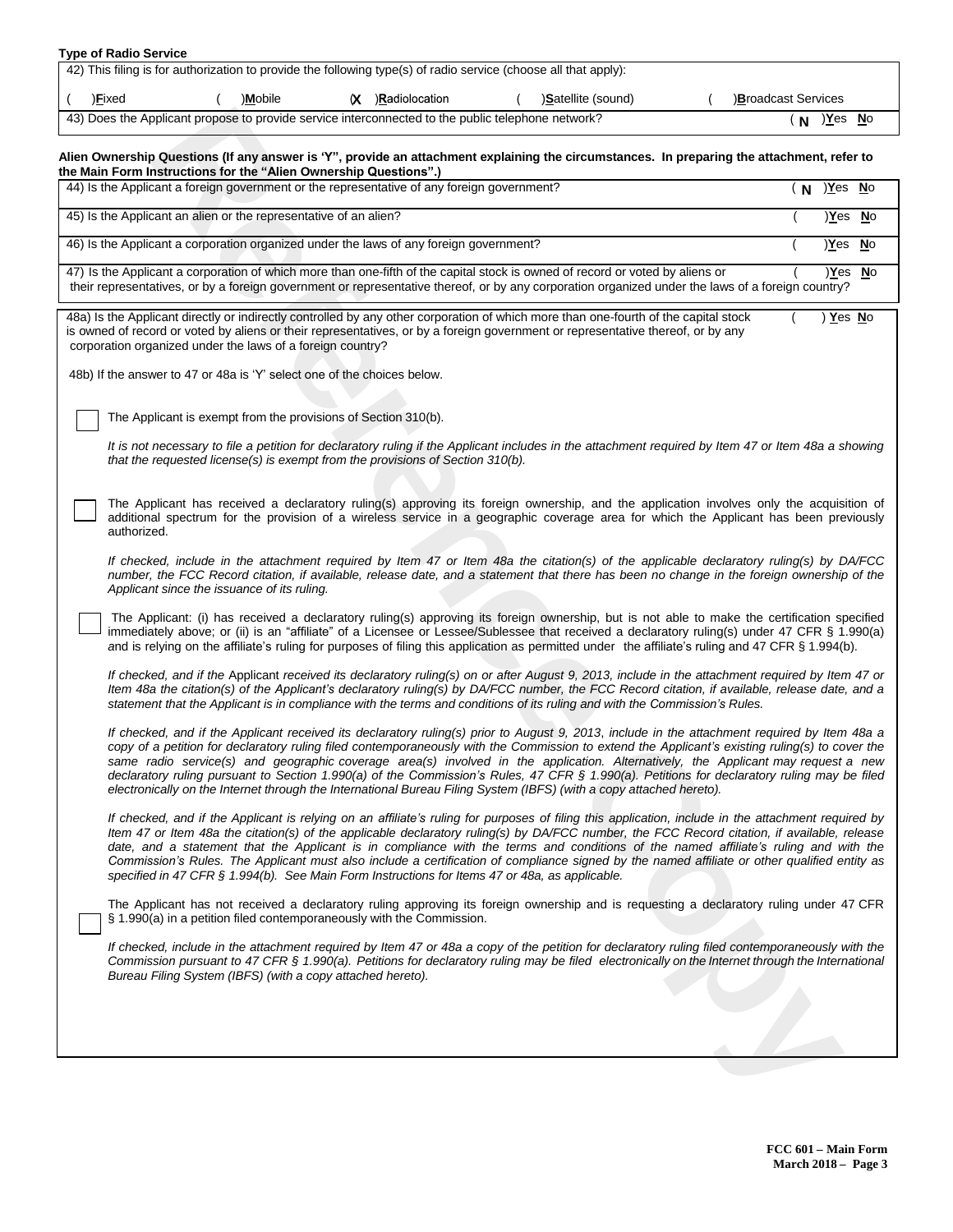## **Basic Qualification Questions**

| 49) Has the Applicant or any party to this application had any FCC station authorization, license or construction<br>permit revoked or had any application for an initial, modification or renewal of FCC station authorization, license, or construction<br>permit denied by the Commission?                                                                                             |  | <u>)Yes No</u> |  |
|-------------------------------------------------------------------------------------------------------------------------------------------------------------------------------------------------------------------------------------------------------------------------------------------------------------------------------------------------------------------------------------------|--|----------------|--|
| 50) Has the Applicant or any party to this application, or any party directly or indirectly controlling the Applicant,<br>ever been convicted of a felony by any state or federal court?                                                                                                                                                                                                  |  | Y ) Yes No     |  |
| 51) Has any court finally adjudged the Applicant or any party directly or indirectly controlling the Applicant guilty of unlawfully<br>monopolizing or attempting unlawfully to monopolize radio communication, directly or indirectly, through control of<br>manufacture or sale of radio apparatus, exclusive traffic arrangement, or any other means or unfair methods of competition? |  | $N$ ) Yes No   |  |

### **Aeronautical Advisory Station (Unicom) Certification**

## **Broadband Radio Service and Educational Broadband Service Cable Cross-Ownership**

| 53a) Will the requested facilities be used to provide multichannel video programming service?                                                                                                                                                                                       | Yes No |  |
|-------------------------------------------------------------------------------------------------------------------------------------------------------------------------------------------------------------------------------------------------------------------------------------|--------|--|
| 53b) If the answer to question 53a is 'Y', does the Applicant operate, control or have an attributable interest<br>(as defined in 47 CFR § 27.1202) in a cable television system whose franchise<br>area is located within the geographic service area of the requested facilities? | Yes No |  |
| Note: If the answer to question 53b is 'Y' attach an exhibit explaining how the Applicant complies with 47 CER 8 27 1202 or justifying a                                                                                                                                            |        |  |

## **Broadband Radio Service and Educational Broadband Service (Part 27)**

## **For Applicants Who Participated in an Auction**

### **General Certification Statements**

| 50) Has the Applicant or any party to this application, or any party directly or indirectly controlling the Applicant,<br>ever been convicted of a felony by any state or federal court?                                                                                                                                                                                                                                                                                                                                                           | ( <b>γ</b> ) <u>Y</u> es <u>N</u> o |               |
|----------------------------------------------------------------------------------------------------------------------------------------------------------------------------------------------------------------------------------------------------------------------------------------------------------------------------------------------------------------------------------------------------------------------------------------------------------------------------------------------------------------------------------------------------|-------------------------------------|---------------|
| 51) Has any court finally adjudged the Applicant or any party directly or indirectly controlling the Applicant guilty of unlawfully<br>monopolizing or attempting unlawfully to monopolize radio communication, directly or indirectly, through control of<br>manufacture or sale of radio apparatus, exclusive traffic arrangement, or any other means or unfair methods of competition?                                                                                                                                                          | <u>)Yes No</u><br>N                 |               |
| If the answer to any of 49-51 is 'Y', attach an exhibit explaining the circumstances.                                                                                                                                                                                                                                                                                                                                                                                                                                                              |                                     |               |
| Aeronautical Advisory Station (Unicom) Certification<br>52) () I certify that the station will be located on property of the airport to be served, and, in cases where the airport does not have a control                                                                                                                                                                                                                                                                                                                                         |                                     |               |
| tower, RCO, or FAA flight service station, that I have notified the owner of the airport and all aviation service organizations located at the airport<br>within ten days prior to application.                                                                                                                                                                                                                                                                                                                                                    |                                     |               |
| Broadband Radio Service and Educational Broadband Service Cable Cross-Ownership                                                                                                                                                                                                                                                                                                                                                                                                                                                                    |                                     |               |
| 53a) Will the requested facilities be used to provide multichannel video programming service?                                                                                                                                                                                                                                                                                                                                                                                                                                                      | <u>Yes No</u>                       |               |
| 53b) If the answer to question 53a is 'Y', does the Applicant operate, control or have an attributable interest<br>(as defined in 47 CFR § 27.1202) in a cable television system whose franchise<br>area is located within the geographic service area of the requested facilities?                                                                                                                                                                                                                                                                |                                     | )Yes No       |
| Note: If the answer to question 53b is 'Y', attach an exhibit explaining how the Applicant complies with 47 CFR § 27.1202 or justifying a<br>waiver of that rule. If a waiver of the Commission Rule(s) is being requested, Item 11a must be answered 'Y'.                                                                                                                                                                                                                                                                                         |                                     |               |
| <b>Broadband Radio Service and Educational Broadband Service (Part 27)</b>                                                                                                                                                                                                                                                                                                                                                                                                                                                                         |                                     |               |
| 54) (For EBS only) Does the Applicant comply with the programming requirements contained in 47 CFR § 27.1203?                                                                                                                                                                                                                                                                                                                                                                                                                                      | <u>Yes No</u>                       |               |
| Note: If the answer to item 54 is 'N', attach an exhibit explaining how the Applicant complies with 47 CFR § 27.1203 of the Commission's Rules<br>or justifying a waiver of that rule. If a waiver of the Commission Rule(s) is being requested, Item 11a must be answered 'Y'.                                                                                                                                                                                                                                                                    |                                     |               |
| (For BRS and EBS) Does the Applicant comply with 47 CFR §§ 27.50, 27.55, and 27.1221?<br>55)                                                                                                                                                                                                                                                                                                                                                                                                                                                       | <u>Yes No</u>                       |               |
| Note: If the answer to item 55 is 'N', attach an exhibit justifying a waiver of that rule(s). If a waiver of the Commission Rule(s) is being requested,<br>Item 11a must be answered 'Y'.                                                                                                                                                                                                                                                                                                                                                          |                                     |               |
| For Applicants Who Participated in an Auction                                                                                                                                                                                                                                                                                                                                                                                                                                                                                                      |                                     |               |
| 56) Is the Applicant a qualifying rural wireless partnership or a member of a qualifying rural wireless partnership?                                                                                                                                                                                                                                                                                                                                                                                                                               |                                     | <u>Yes No</u> |
| Note: If the answer to item 56 is 'Y', attach an exhibit listing all members of the qualifying rural wireless partnership, including their FRN numbers.                                                                                                                                                                                                                                                                                                                                                                                            |                                     |               |
|                                                                                                                                                                                                                                                                                                                                                                                                                                                                                                                                                    |                                     |               |
| <b>General Certification Statements</b>                                                                                                                                                                                                                                                                                                                                                                                                                                                                                                            |                                     |               |
| The Applicant waives any claim to the use of any particular frequency or of the electromagnetic spectrum as against the regulatory power of the United States<br>1)<br>because of the previous use of the same, whether by license or otherwise, and requests an authorization in accordance with this application.                                                                                                                                                                                                                                |                                     |               |
| The Applicant certifies that grant of this application would not cause the Applicant to be in violation of any pertinent cross-ownership or attribution rules.*<br>2)<br>*If the Applicant has sought a waiver of any such rule in connection with this application, it may make this certification subject to the outcome of the waiver request.                                                                                                                                                                                                  |                                     |               |
| 3)<br>The Applicant certifies that all statements made in this application and in the exhibits, attachments, or documents incorporated by reference are material, are part of<br>this application, and are true, complete, correct, and made in good faith.                                                                                                                                                                                                                                                                                        |                                     |               |
| 4) The Applicant certifies that neither the Applicant nor any other party to the application is subject to a denial of Federal benefits pursuant to § 5301 of the Anti-Drug<br>Abuse Act of 1988, 21 U.S.C. § 862, because of a conviction for possession or distribution of a controlled substance. This certification does not apply to applications<br>filed in services exempted under § 1.2002(c) of the rules, 47 CFR § 1.2002(c). See 47 CFR § 1.2002(b) for the definition of "party to the application" as used in this<br>certification. |                                     |               |
| 5)<br>The Applicant certifies that it either (1) has current required ownership data on file with the Commission, (2) is filing updated ownership data simultaneously with this<br>application, or (3) is not required to file ownership data under the Commission's Rules.                                                                                                                                                                                                                                                                        |                                     |               |
| 6) The Applicant certifies that the facilities, operations, and transmitters for which this authorization is hereby requested are either: (1) categorically excluded from routine<br>environmental evaluation for RF exposure as set forth in 47 CFR § 1.1307(b); or, (2) have been found not to cause human exposure to levels of radiofrequency<br>radiation in excess of the limits specified in 47 CFR §§ 1.1310 and 2.1093; or, (3) are the subject of one or more Environmental Assessments filed with the<br>Commission.                    |                                     |               |
| The Applicant certifies that it has reviewed the appropriate Commission Rules defining eligibility to hold the requested license(s), and is eligible to hold the requested<br>7)<br>license(s).                                                                                                                                                                                                                                                                                                                                                    |                                     |               |
| 8)<br>The Applicant certifies that it is not in default on any payment for Commission licenses and that it is not delinquent on any non-tax debt owed to any federal agency.<br>9) The Applicant certifies that the Applicant and all of the related individuals and entities required to be disclosed on this application and FCC Form 602 (FCC Ownership                                                                                                                                                                                         |                                     |               |
| Disclosure Information for the Wireless Telecommunications Services) are not person(s) who have been, for reasons of national security, barred by any agency of<br>the Federal Government from bidding on a contract, participating in an auction, or receiving a grant. This certification applies only to applications for licenses for<br>spectrum that is required by Sections 6103, 6401-6403 of the Middle Class Tax Relief and Job Creation Act of 2012, codified at 47 U.S.C. §§ 309, 1413, 1451-1452,                                     |                                     |               |
| to be assigned by a system of competitive bidding under 47 U.S.C. $\S$ 309(j).                                                                                                                                                                                                                                                                                                                                                                                                                                                                     |                                     |               |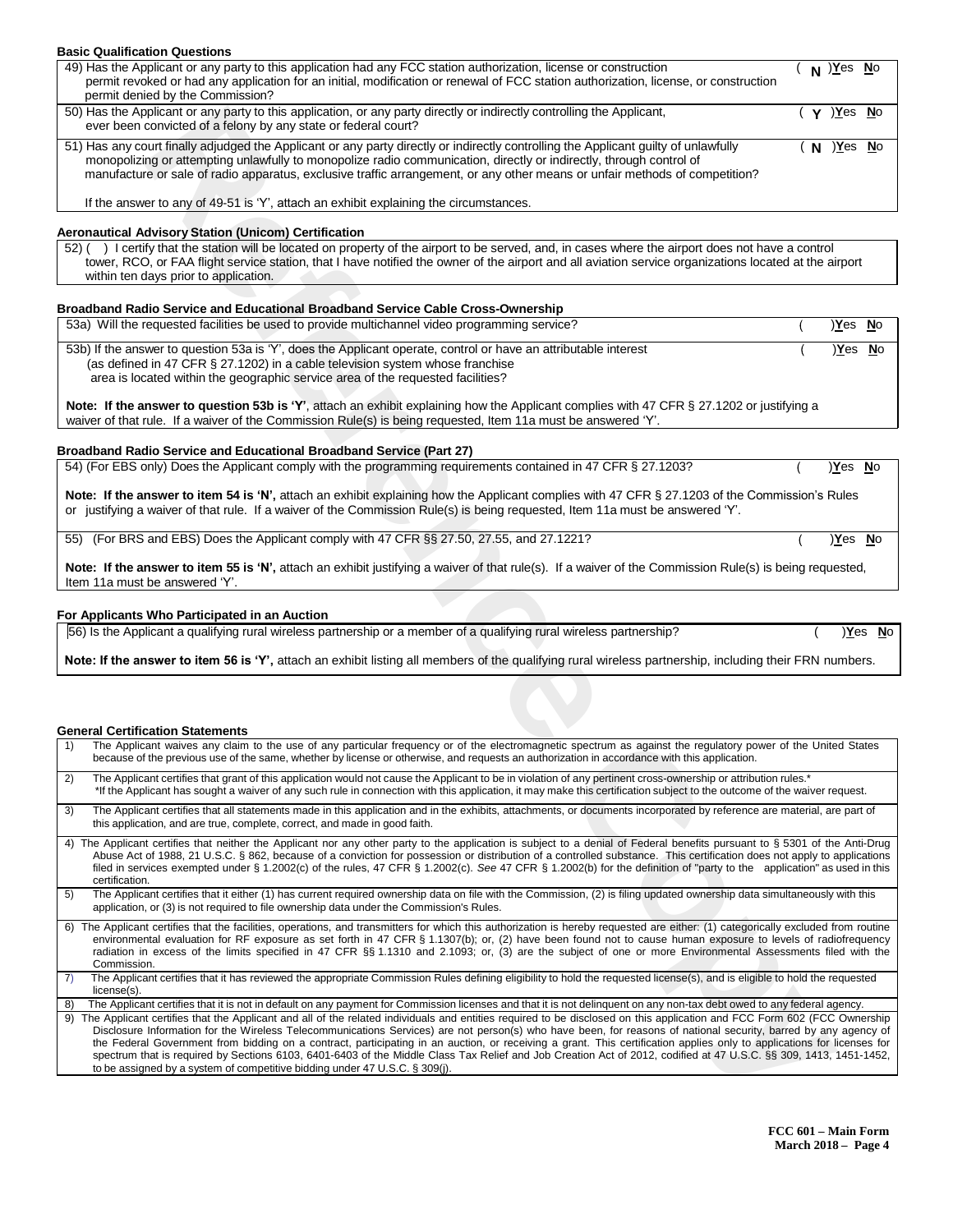| 57) Typed or Printed Name of Party Authorized to Sign<br>MI:<br>Last Name:<br>Suffix:<br><b>MILES</b><br><b>FRANCIS</b><br><b>DIR TELECOM</b><br>Signature:<br>59) Date:<br>09/20/2019<br><b>FRANCIS</b><br>FAILURE TO SIGN THIS APPLICATION MAY RESULT IN DISMISSAL OF THE APPLICATION AND FORFEITURE OF ANY FEES PAID.<br>Upon grant of this license application, the Licensee may be subject to certain construction or coverage requirements. Failure to meet the construction or<br>coverage requirements will result in termination of the license. Consult appropriate FCC regulations to determine the construction or coverage requirements<br>that apply to the type of license requested in this application.<br>WILLFUL FALSE STATEMENTS MADE ON THIS FORM OR ANY ATTACHMENTS ARE PUNISHABLE BY FINE AND/OR IMPRISONMENT (U.S. Code, Title 18,<br>§ 1001) AND/OR REVOCATION OF ANY STATION LICENSE OR CONSTRUCTION PERMIT (U.S. Code, Title 47, § 312(a)(1)), AND/OR FORFEITURE (U.S. Code, | <b>Signature</b>  |  |  |  |
|---------------------------------------------------------------------------------------------------------------------------------------------------------------------------------------------------------------------------------------------------------------------------------------------------------------------------------------------------------------------------------------------------------------------------------------------------------------------------------------------------------------------------------------------------------------------------------------------------------------------------------------------------------------------------------------------------------------------------------------------------------------------------------------------------------------------------------------------------------------------------------------------------------------------------------------------------------------------------------------------------------|-------------------|--|--|--|
|                                                                                                                                                                                                                                                                                                                                                                                                                                                                                                                                                                                                                                                                                                                                                                                                                                                                                                                                                                                                         | First Name:       |  |  |  |
|                                                                                                                                                                                                                                                                                                                                                                                                                                                                                                                                                                                                                                                                                                                                                                                                                                                                                                                                                                                                         |                   |  |  |  |
|                                                                                                                                                                                                                                                                                                                                                                                                                                                                                                                                                                                                                                                                                                                                                                                                                                                                                                                                                                                                         | 58) Title:        |  |  |  |
|                                                                                                                                                                                                                                                                                                                                                                                                                                                                                                                                                                                                                                                                                                                                                                                                                                                                                                                                                                                                         |                   |  |  |  |
|                                                                                                                                                                                                                                                                                                                                                                                                                                                                                                                                                                                                                                                                                                                                                                                                                                                                                                                                                                                                         | <b>MILES</b>      |  |  |  |
|                                                                                                                                                                                                                                                                                                                                                                                                                                                                                                                                                                                                                                                                                                                                                                                                                                                                                                                                                                                                         |                   |  |  |  |
|                                                                                                                                                                                                                                                                                                                                                                                                                                                                                                                                                                                                                                                                                                                                                                                                                                                                                                                                                                                                         |                   |  |  |  |
|                                                                                                                                                                                                                                                                                                                                                                                                                                                                                                                                                                                                                                                                                                                                                                                                                                                                                                                                                                                                         | Title 47, § 503). |  |  |  |
|                                                                                                                                                                                                                                                                                                                                                                                                                                                                                                                                                                                                                                                                                                                                                                                                                                                                                                                                                                                                         |                   |  |  |  |
|                                                                                                                                                                                                                                                                                                                                                                                                                                                                                                                                                                                                                                                                                                                                                                                                                                                                                                                                                                                                         |                   |  |  |  |
|                                                                                                                                                                                                                                                                                                                                                                                                                                                                                                                                                                                                                                                                                                                                                                                                                                                                                                                                                                                                         |                   |  |  |  |
|                                                                                                                                                                                                                                                                                                                                                                                                                                                                                                                                                                                                                                                                                                                                                                                                                                                                                                                                                                                                         |                   |  |  |  |
|                                                                                                                                                                                                                                                                                                                                                                                                                                                                                                                                                                                                                                                                                                                                                                                                                                                                                                                                                                                                         |                   |  |  |  |
|                                                                                                                                                                                                                                                                                                                                                                                                                                                                                                                                                                                                                                                                                                                                                                                                                                                                                                                                                                                                         |                   |  |  |  |
|                                                                                                                                                                                                                                                                                                                                                                                                                                                                                                                                                                                                                                                                                                                                                                                                                                                                                                                                                                                                         |                   |  |  |  |
|                                                                                                                                                                                                                                                                                                                                                                                                                                                                                                                                                                                                                                                                                                                                                                                                                                                                                                                                                                                                         |                   |  |  |  |
|                                                                                                                                                                                                                                                                                                                                                                                                                                                                                                                                                                                                                                                                                                                                                                                                                                                                                                                                                                                                         |                   |  |  |  |
|                                                                                                                                                                                                                                                                                                                                                                                                                                                                                                                                                                                                                                                                                                                                                                                                                                                                                                                                                                                                         |                   |  |  |  |
|                                                                                                                                                                                                                                                                                                                                                                                                                                                                                                                                                                                                                                                                                                                                                                                                                                                                                                                                                                                                         |                   |  |  |  |
|                                                                                                                                                                                                                                                                                                                                                                                                                                                                                                                                                                                                                                                                                                                                                                                                                                                                                                                                                                                                         |                   |  |  |  |
|                                                                                                                                                                                                                                                                                                                                                                                                                                                                                                                                                                                                                                                                                                                                                                                                                                                                                                                                                                                                         |                   |  |  |  |
|                                                                                                                                                                                                                                                                                                                                                                                                                                                                                                                                                                                                                                                                                                                                                                                                                                                                                                                                                                                                         |                   |  |  |  |
|                                                                                                                                                                                                                                                                                                                                                                                                                                                                                                                                                                                                                                                                                                                                                                                                                                                                                                                                                                                                         |                   |  |  |  |
|                                                                                                                                                                                                                                                                                                                                                                                                                                                                                                                                                                                                                                                                                                                                                                                                                                                                                                                                                                                                         |                   |  |  |  |
|                                                                                                                                                                                                                                                                                                                                                                                                                                                                                                                                                                                                                                                                                                                                                                                                                                                                                                                                                                                                         |                   |  |  |  |
|                                                                                                                                                                                                                                                                                                                                                                                                                                                                                                                                                                                                                                                                                                                                                                                                                                                                                                                                                                                                         |                   |  |  |  |
|                                                                                                                                                                                                                                                                                                                                                                                                                                                                                                                                                                                                                                                                                                                                                                                                                                                                                                                                                                                                         |                   |  |  |  |
|                                                                                                                                                                                                                                                                                                                                                                                                                                                                                                                                                                                                                                                                                                                                                                                                                                                                                                                                                                                                         |                   |  |  |  |
|                                                                                                                                                                                                                                                                                                                                                                                                                                                                                                                                                                                                                                                                                                                                                                                                                                                                                                                                                                                                         |                   |  |  |  |
|                                                                                                                                                                                                                                                                                                                                                                                                                                                                                                                                                                                                                                                                                                                                                                                                                                                                                                                                                                                                         |                   |  |  |  |
|                                                                                                                                                                                                                                                                                                                                                                                                                                                                                                                                                                                                                                                                                                                                                                                                                                                                                                                                                                                                         |                   |  |  |  |
|                                                                                                                                                                                                                                                                                                                                                                                                                                                                                                                                                                                                                                                                                                                                                                                                                                                                                                                                                                                                         |                   |  |  |  |
|                                                                                                                                                                                                                                                                                                                                                                                                                                                                                                                                                                                                                                                                                                                                                                                                                                                                                                                                                                                                         |                   |  |  |  |
|                                                                                                                                                                                                                                                                                                                                                                                                                                                                                                                                                                                                                                                                                                                                                                                                                                                                                                                                                                                                         |                   |  |  |  |
|                                                                                                                                                                                                                                                                                                                                                                                                                                                                                                                                                                                                                                                                                                                                                                                                                                                                                                                                                                                                         |                   |  |  |  |
|                                                                                                                                                                                                                                                                                                                                                                                                                                                                                                                                                                                                                                                                                                                                                                                                                                                                                                                                                                                                         |                   |  |  |  |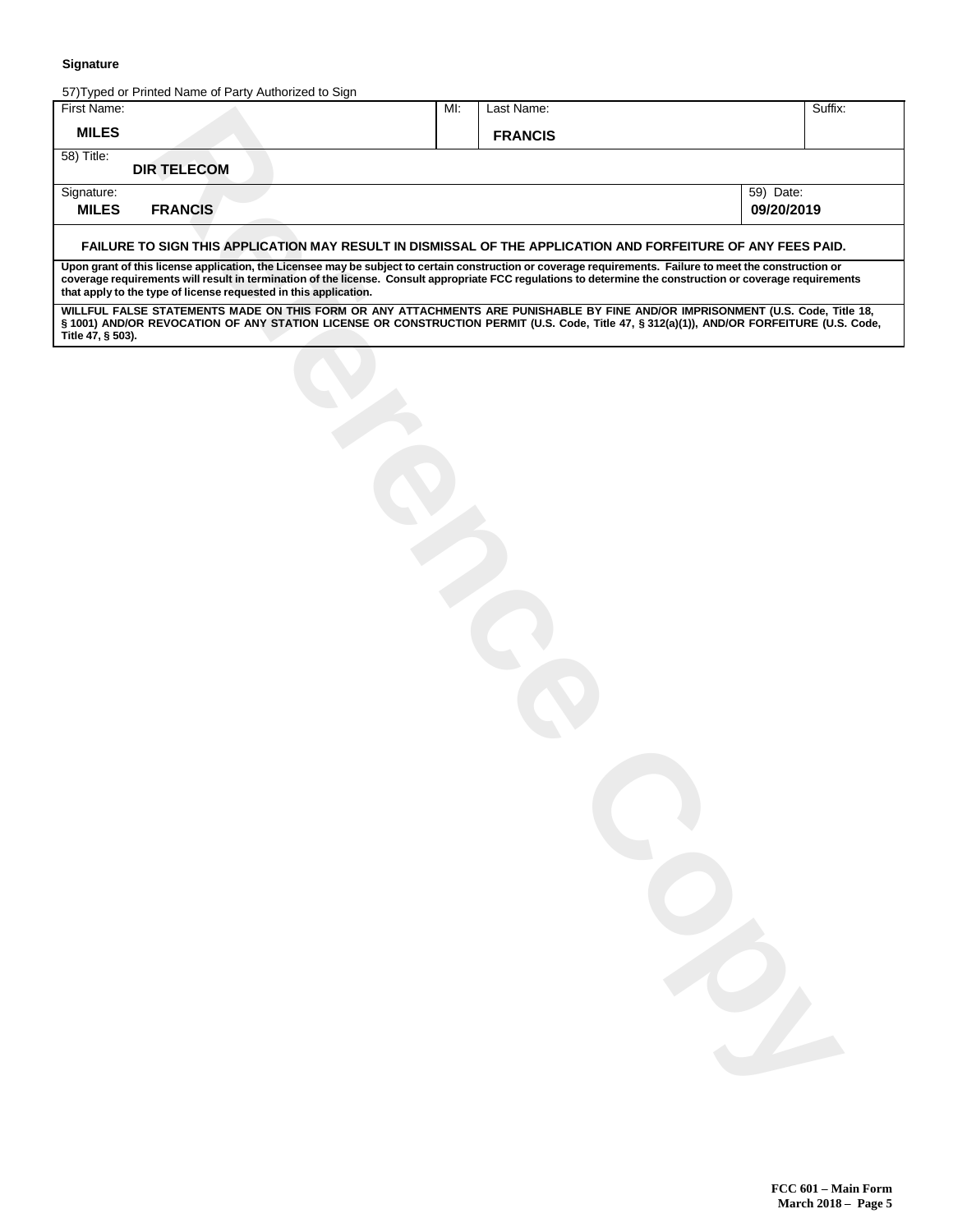# **Schedule D Public Safety and Homeland Security Bureau** <sup>3060</sup> - <sup>0798</sup> **Schedule for Station Locations and Antenna Structures** See 601 Main Form Instructions

for public burden estimate

| <b>FCC 601</b><br><b>Schedule D</b>                                                                                                                                                                                                                                 |                  |                         |                                                      | <b>Wireless Telecommunications Bureau and/or</b><br><b>Public Safety and Homeland Security Bureau</b><br><b>Schedule for Station Locations and Antenna Structures</b> |                                                                                                 | Approved by OMB<br>3060 - 079<br>See 601 Main Form Instruction<br>for public burden estimate |  |  |
|---------------------------------------------------------------------------------------------------------------------------------------------------------------------------------------------------------------------------------------------------------------------|------------------|-------------------------|------------------------------------------------------|-----------------------------------------------------------------------------------------------------------------------------------------------------------------------|-------------------------------------------------------------------------------------------------|----------------------------------------------------------------------------------------------|--|--|
| 1) Action Requested: (A)                                                                                                                                                                                                                                            | Add              | Mod                     | Del                                                  | 2) Location Number: 3                                                                                                                                                 |                                                                                                 |                                                                                              |  |  |
| 3) Location Description:<br><b>Fixed</b>                                                                                                                                                                                                                            |                  |                         | 4) Area of Operation Code:                           |                                                                                                                                                                       | 5) Location Name:                                                                               |                                                                                              |  |  |
| 6) FCC Antenna Structure Registration Number, FCC 854 File Number or N/A:                                                                                                                                                                                           |                  |                         |                                                      | N/A                                                                                                                                                                   |                                                                                                 |                                                                                              |  |  |
| 7) Latitude (DD-MM-SS.S):<br>34-43-06.3                                                                                                                                                                                                                             |                  |                         | <b>NAD83</b><br>$(N)$ N or S                         | 8) Longitude (DDD-MM-SS.S):<br>116-09-55.0                                                                                                                            |                                                                                                 | <b>NAD83</b><br>$(W)$ E or $W$                                                               |  |  |
| 9) Street Address, Name of Landing Area, or Other Location Description:<br>BNSF LS7200 MP 693.67 LUDLOW AEI                                                                                                                                                         |                  |                         |                                                      |                                                                                                                                                                       |                                                                                                 |                                                                                              |  |  |
| 10) City:<br><b>LUDLOW</b>                                                                                                                                                                                                                                          |                  | 11) State:<br><b>CA</b> |                                                      |                                                                                                                                                                       | 12) County/Borough/Parish:<br><b>SAN BERNARDINO</b>                                             |                                                                                              |  |  |
| 13) Elevation of Site AMSL (meters)<br>('a' in antenna structure example):<br>693.6                                                                                                                                                                                 |                  | 2.0                     | 14) Overall Ht AGL Without<br>Appurtenances (meters) | ('b' in antenna structure example):                                                                                                                                   | 15) Overall Ht AGL With<br>Appurtenances (meters)<br>('c' in antenna structure example):<br>2.0 |                                                                                              |  |  |
| 16) Support Structure Type: MAST                                                                                                                                                                                                                                    |                  |                         |                                                      |                                                                                                                                                                       |                                                                                                 |                                                                                              |  |  |
| 17) Location Number:<br>(only for Area of<br>Operation Code 'A')                                                                                                                                                                                                    | 18) Radius (km): |                         |                                                      | 19) Airport Identifier:                                                                                                                                               | 20) Site Status:<br>P                                                                           |                                                                                              |  |  |
| 21) Maximum Latitude (DD-MM-SS.S):<br>Use for rectangle only (Northwest corner)                                                                                                                                                                                     |                  |                         | <b>NAD83</b><br>) <u>N</u> or <u>S</u>               | Use for rectangle only (Northwest corner)                                                                                                                             | 22) Maximum Longitude (DDD-MM-SS.S):                                                            | <b>NAD83</b><br>$( ) E$ or $W$                                                               |  |  |
| 23) Do you propose to operate in an area that requires frequency coordination with Canada?                                                                                                                                                                          |                  |                         |                                                      |                                                                                                                                                                       |                                                                                                 | $Yes$ No                                                                                     |  |  |
| 24) Description: (only for Area of Operation Code 'O')                                                                                                                                                                                                              |                  |                         |                                                      |                                                                                                                                                                       |                                                                                                 |                                                                                              |  |  |
| 25) Number of Units:                                                                                                                                                                                                                                                | Hand Held        |                         | Mobile                                               | <b>Temporary Fixed</b>                                                                                                                                                | Aircraft                                                                                        | Itinerant                                                                                    |  |  |
| 26) Would a Commission grant of Authorization for this location be an action which may have a significant<br>environmental effect? See Section 1.1307 of 47 CFR.<br>If 'Yes', submit an environmental assessment as required by 47 CFR, Sections 1.1308 and 1.1311. |                  |                         |                                                      |                                                                                                                                                                       |                                                                                                 | $(N)$ Yes $N$ o                                                                              |  |  |
| 27a) If the site is located in one of the Quiet Zones listed in Item 27b of the Instructions, provide the date (mm/dd/yyyy) that the<br>proper Quiet Zone entity was notified:                                                                                      |                  |                         |                                                      |                                                                                                                                                                       |                                                                                                 |                                                                                              |  |  |
| 27b) Has the Applicant obtained prior written consent from the proper Quiet Zone entity for the same technical parameters that are<br>specified in this application?                                                                                                |                  |                         |                                                      |                                                                                                                                                                       |                                                                                                 | ) <b>Y</b> es No                                                                             |  |  |
| 28) Do you propose to operate in an area that requires frequency coordination with Mexico?                                                                                                                                                                          |                  |                         |                                                      |                                                                                                                                                                       |                                                                                                 | Yes No                                                                                       |  |  |
|                                                                                                                                                                                                                                                                     |                  |                         |                                                      |                                                                                                                                                                       |                                                                                                 |                                                                                              |  |  |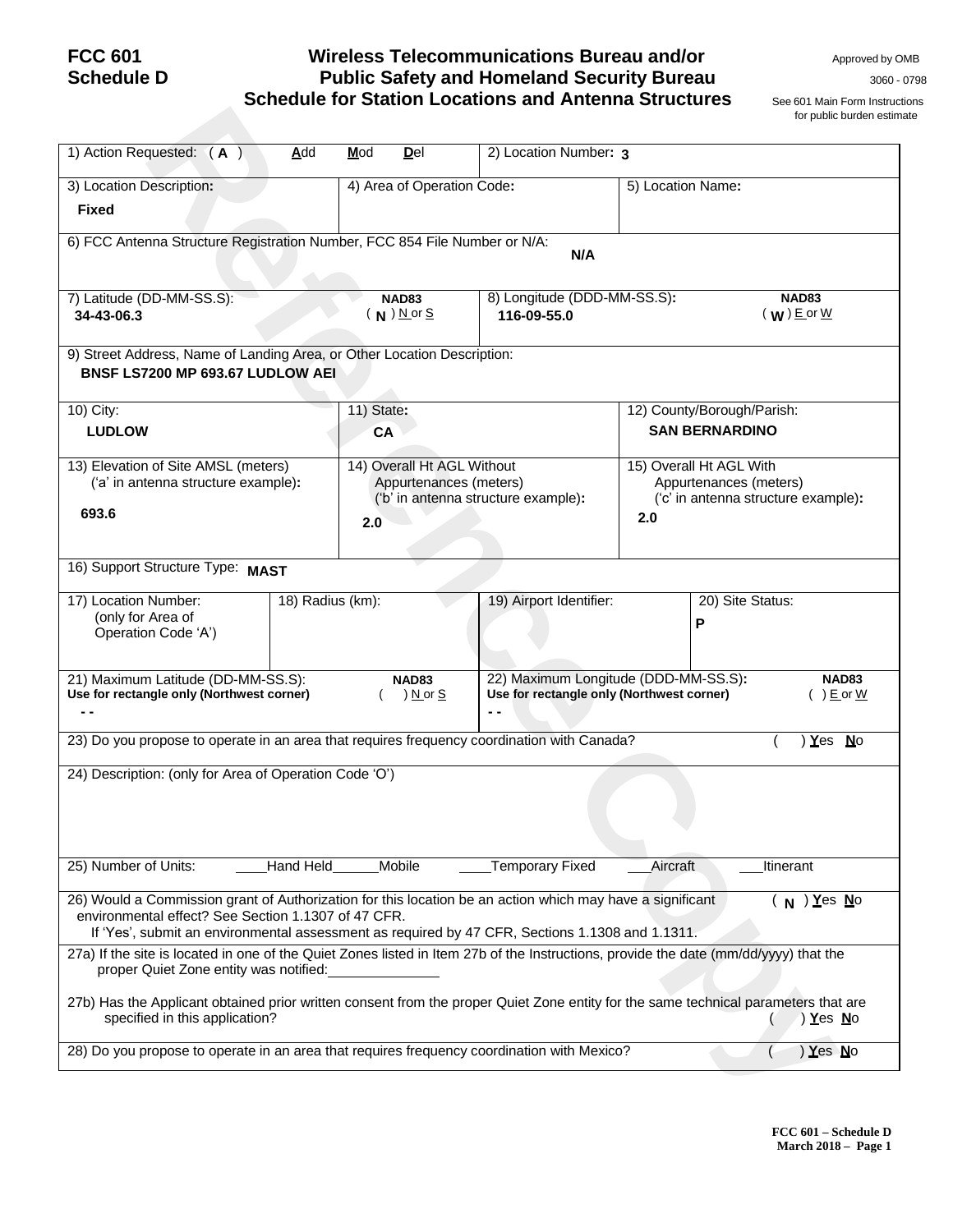## **FCC 601 Technical Data Schedule for the** <br>**Schedule H Private Land Mobile and Land Mobile Broadcast Auxiliary** 3060 - 0798 **Private Land Mobile and Land Mobile Broadcast Auxiliary** 3060 - 0798<br>**Radio Services (Parts 90 and 74)** See 601 Main Form instructions **Radio Services (Parts 90 and 74)**

for public burden estimate

| <b>Eligibility</b>                                                 |                     |  |  |  |  |  |
|--------------------------------------------------------------------|---------------------|--|--|--|--|--|
| 1) Rule Section:<br>2) Describe Activity:                          |                     |  |  |  |  |  |
| 90.351                                                             | tracking of RR cars |  |  |  |  |  |
| <b>Frequency Coordinator Information</b> (if not self-coordinated) |                     |  |  |  |  |  |

| Name of Frequency Coordinator                          | <b>Telephone Number</b> | Coordination |  |  |  |  |  |  |
|--------------------------------------------------------|-------------------------|--------------|--|--|--|--|--|--|
|                                                        |                         | Date         |  |  |  |  |  |  |
|                                                        |                         |              |  |  |  |  |  |  |
|                                                        |                         |              |  |  |  |  |  |  |
|                                                        |                         |              |  |  |  |  |  |  |
| 7) Has this application been successfully coordinated? |                         |              |  |  |  |  |  |  |
|                                                        |                         | )Yes/No      |  |  |  |  |  |  |
|                                                        |                         |              |  |  |  |  |  |  |

## **Extended Implementation (Slow Growth)**

| 8) Are you requesting a new or modified extended implementation plan?                          | Yes/No |
|------------------------------------------------------------------------------------------------|--------|
| If 'Yes', attach an exhibit with a justification and a proposed station construction schedule. |        |

# **Associated Call Signs (Attach additional sheets if required)**

| 9)<br>WNVG805 |  |  |
|---------------|--|--|
|               |  |  |
|               |  |  |

## **Broadcast Auxiliary Only**

|                                                 |                                              |                                                                                                                                                  |                                                            |            |                                                | for public burden estimate |
|-------------------------------------------------|----------------------------------------------|--------------------------------------------------------------------------------------------------------------------------------------------------|------------------------------------------------------------|------------|------------------------------------------------|----------------------------|
|                                                 |                                              |                                                                                                                                                  |                                                            |            |                                                |                            |
| <b>Eligibility</b><br>1) Rule Section:          |                                              | 2) Describe Activity:                                                                                                                            |                                                            |            |                                                |                            |
| 90.351                                          |                                              | tracking of RR cars                                                                                                                              |                                                            |            |                                                |                            |
|                                                 |                                              | Frequency Coordinator Information (if not self-coordinated)                                                                                      |                                                            |            |                                                |                            |
| 3)                                              |                                              |                                                                                                                                                  | 4)                                                         |            | 5)                                             | 6)                         |
| Frequency Coordination<br>Number                |                                              |                                                                                                                                                  | Name of Frequency Coordinator                              |            | Telephone Number                               | Coordination<br>Date       |
|                                                 |                                              |                                                                                                                                                  |                                                            |            |                                                |                            |
|                                                 |                                              |                                                                                                                                                  |                                                            |            |                                                |                            |
|                                                 |                                              | 7) Has this application been successfully coordinated?                                                                                           |                                                            |            |                                                | )Yes/No                    |
|                                                 |                                              |                                                                                                                                                  |                                                            |            |                                                |                            |
|                                                 | <b>Extended Implementation (Slow Growth)</b> | 8) Are you requesting a new or modified extended implementation plan?                                                                            |                                                            |            |                                                |                            |
|                                                 |                                              | If 'Yes', attach an exhibit with a justification and a proposed station construction schedule.                                                   |                                                            |            |                                                | )Yes/No                    |
|                                                 |                                              |                                                                                                                                                  |                                                            |            |                                                |                            |
|                                                 |                                              |                                                                                                                                                  |                                                            |            |                                                |                            |
|                                                 |                                              | Associated Call Signs (Attach additional sheets if required)                                                                                     |                                                            |            |                                                |                            |
| 9)<br><b>WNVG805</b>                            |                                              |                                                                                                                                                  |                                                            |            |                                                |                            |
|                                                 |                                              |                                                                                                                                                  |                                                            |            |                                                |                            |
|                                                 |                                              |                                                                                                                                                  |                                                            |            |                                                |                            |
|                                                 |                                              |                                                                                                                                                  |                                                            |            |                                                |                            |
|                                                 |                                              |                                                                                                                                                  |                                                            |            |                                                |                            |
|                                                 |                                              |                                                                                                                                                  |                                                            |            |                                                |                            |
| <b>Broadcast Auxiliary Only</b>                 |                                              |                                                                                                                                                  |                                                            |            |                                                |                            |
| If there is an associated                       |                                              | 10) Facility Id of Parent                                                                                                                        | 11) Radio Service of                                       |            | 12) City and State of Parent Station Principal |                            |
| <b>Parent Station, complete</b><br>Items 10-12. |                                              | Station:                                                                                                                                         | <b>Parent Station:</b>                                     | Community: |                                                |                            |
|                                                 |                                              |                                                                                                                                                  |                                                            |            |                                                |                            |
|                                                 |                                              |                                                                                                                                                  |                                                            |            |                                                |                            |
|                                                 |                                              |                                                                                                                                                  |                                                            |            |                                                |                            |
|                                                 |                                              | 13) If there is no associated parent station, this Applicant is a: ()<br>Cable Network Entity Broadcast Network Entity Television Cable Operator |                                                            |            | 14) State of Primary Operation:                |                            |
|                                                 | Large Venue Owner or Operator                | <b>Motion Picture Producer</b>                                                                                                                   |                                                            |            |                                                |                            |
|                                                 | Professional Sound Company                   | Television Producer                                                                                                                              |                                                            |            |                                                |                            |
|                                                 |                                              |                                                                                                                                                  |                                                            |            |                                                |                            |
|                                                 |                                              |                                                                                                                                                  |                                                            |            |                                                |                            |
|                                                 |                                              | Control Point(s) (Other than at the transmitter) (Attach additional sheets if required)                                                          |                                                            |            |                                                |                            |
| 15)<br>Action                                   | 16)<br>Control Point                         |                                                                                                                                                  | 17)<br>Location                                            |            |                                                | 18)<br>Telephone           |
| A/M/D                                           | Number                                       |                                                                                                                                                  | Street Address, City or Town, County/Borough/Parish, State |            |                                                | Number                     |
|                                                 |                                              |                                                                                                                                                  |                                                            |            |                                                |                            |
|                                                 |                                              |                                                                                                                                                  |                                                            |            |                                                |                            |
|                                                 |                                              |                                                                                                                                                  |                                                            |            |                                                |                            |
|                                                 |                                              |                                                                                                                                                  |                                                            |            |                                                |                            |
|                                                 |                                              |                                                                                                                                                  |                                                            |            |                                                |                            |
|                                                 |                                              |                                                                                                                                                  |                                                            |            |                                                |                            |

# **Control Point(s) (Other than at the transmitter) (Attach additional sheets if required)**

| 15)    | 16)                  | 17                                                         | 18)       |
|--------|----------------------|------------------------------------------------------------|-----------|
| Action | <b>Control Point</b> | Location                                                   | Telephone |
| A/M/D  | Number               | Street Address, City or Town, County/Borough/Parish, State | Number    |
|        |                      |                                                            |           |

**FCC 601 Schedule H March 2018 Page 1**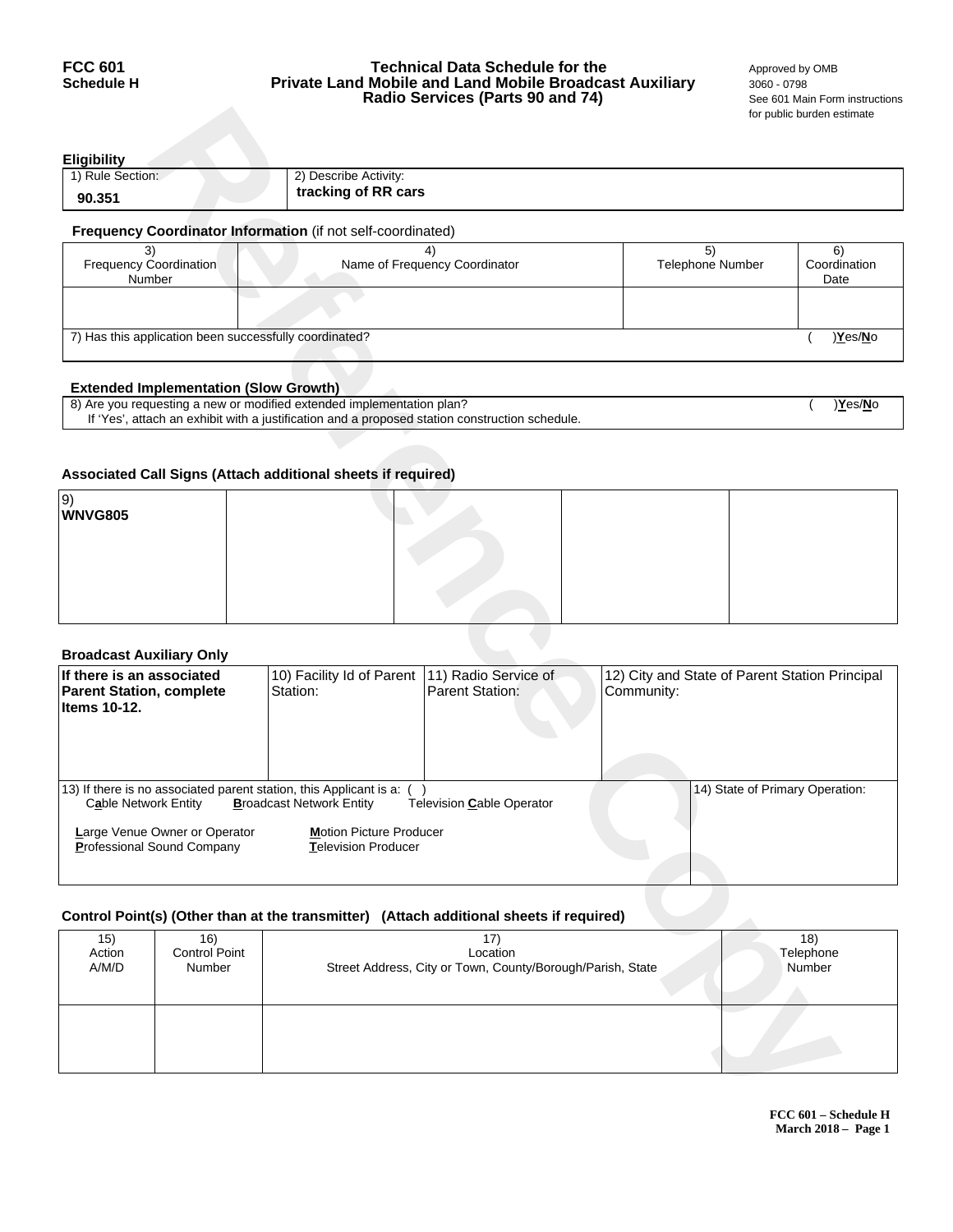# **Antenna Information**

| $\frac{19}{\text{Action}}$<br>$\begin{array}{c} ( \ \hbox{A/M/D} \end{array}$ | 20)<br>Location<br>Number | 21)<br>Antenna<br>Number | $\overline{22)}$<br>AAT<br>(meters) | 23)<br>Antenna Ht.<br>(meters) | $\frac{24}{\text{Azimuth}}$<br>(degrees) | $\frac{25}{\text{Beamoid}$<br>(degrees) | 26)<br>Polarization     | $\frac{27}{\text{Gain}(\text{dB})}$ |
|-------------------------------------------------------------------------------|---------------------------|--------------------------|-------------------------------------|--------------------------------|------------------------------------------|-----------------------------------------|-------------------------|-------------------------------------|
|                                                                               |                           |                          |                                     |                                |                                          |                                         |                         |                                     |
| $\boldsymbol{\mathsf{A}}$                                                     | $3\sqrt{ }$               | 1                        | $-77.0$                             | 2.0                            | 330.0                                    | 76.0                                    | $\overline{H}$          | $\overline{9.5}$                    |
| $\overline{\mathbf{A}}$                                                       | $\overline{\mathbf{3}}$   | $\overline{\mathbf{2}}$  | $-78.0$                             | $\overline{1.0}$               | 150.0                                    | 60.0                                    | $\overline{\mathsf{v}}$ | 6.0                                 |
| $\overline{\mathsf{A}}$                                                       | $\overline{\mathbf{3}}$   | $\overline{\mathbf{3}}$  | $-78.0$                             | 1.0                            | 330.0                                    | 60.0                                    | $\overline{\mathsf{v}}$ | 6.0                                 |
| A                                                                             | $\overline{\mathbf{3}}$   | $\overline{\mathbf{4}}$  | $-77.0$                             | 2.0                            | 150.0                                    | 76.0                                    | $\overline{H}$          | 9.5                                 |
|                                                                               |                           |                          |                                     |                                |                                          |                                         |                         |                                     |

**FCC 601 Schedule H March 2018 Page 2**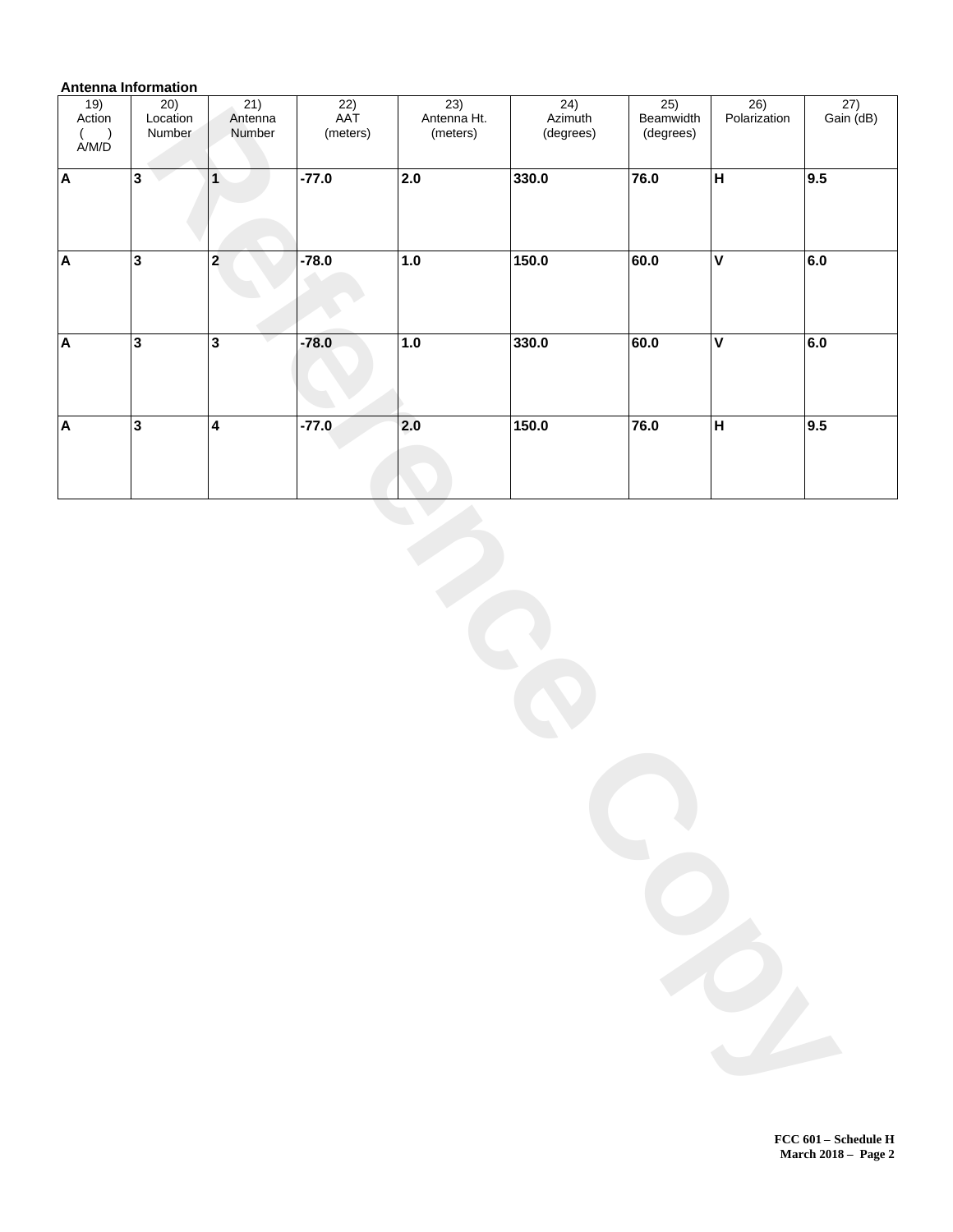# **Frequency Information**

| 28)<br>Action<br>A/M/D    | 29)<br>Location<br>Number | 30)<br>Antenna<br>Number | $\overline{31)}$<br>Frequency (MHz)  |            | 32)<br>Station<br>Class | 33)<br>No. of<br>Units | 34)<br>No. of<br>Paging<br>Receivers | 35)<br>Output<br>Power<br>(watts) | $\frac{36}{ERP \text{ (watts)}}$ | 37)<br>Emission<br>Designators |
|---------------------------|---------------------------|--------------------------|--------------------------------------|------------|-------------------------|------------------------|--------------------------------------|-----------------------------------|----------------------------------|--------------------------------|
| $\boldsymbol{\mathsf{A}}$ | 3                         | 1                        | Existing (if Mod)<br>000911.50000000 | <b>New</b> | LR                      | $\mathbf{1}$           |                                      | 2.000                             | 16.000                           | 20K0N0N<br>(A)                 |
| $\boldsymbol{\mathsf{A}}$ | 3                         | 1                        | Existing (if Mod)<br>000913.00000000 | <b>New</b> | LR                      | $\mathbf{1}$           |                                      | 2.000                             | 16.000                           | 20K0N0N<br>(A)                 |
| $\boldsymbol{\mathsf{A}}$ | 3                         | 1                        | Existing (if Mod)<br>000915.00000000 | <b>New</b> | LR                      | $\mathbf{1}$           |                                      | 2.000                             | 16.000                           | 20K0N0N<br>(A)                 |
| $\boldsymbol{\mathsf{A}}$ | 3                         | 1                        | Existing (if Mod)<br>000917.00000000 | New        | LR                      | $\mathbf{1}$           |                                      | 2.000                             | 16.000                           | 20K0N0N<br>(A)                 |
| $\blacktriangle$          | 3                         | 1                        | Existing (if Mod)<br>000918.50000000 | New        | LR                      | $\mathbf{1}$           |                                      | 2.000                             | 16.000                           | 20K0N0N<br>(A)                 |
| $\blacktriangle$          | 3                         | 1                        | Existing (if Mod)<br>000920.00000000 | <b>New</b> | LR                      | 1                      |                                      | 2.000                             | 16.000                           | 20K0N0N<br>(A)                 |
| $\boldsymbol{\mathsf{A}}$ | 3                         | $\mathbf{1}$             | Existing (if Mod)<br>000921.50000000 | New        | <b>LR</b>               | $\mathbf{1}$           |                                      | 2.000                             | 16.000                           | 20K0N0N<br>(A)                 |
| $\boldsymbol{\mathsf{A}}$ | 3                         | 1                        | Existing (if Mod)<br>000902.25000000 | New        | <b>LR</b>               | $\mathbf{1}$           |                                      | 2.000                             | 16.000                           | 20K0N0N<br>(A)                 |
|                           |                           |                          |                                      |            |                         |                        |                                      |                                   |                                  |                                |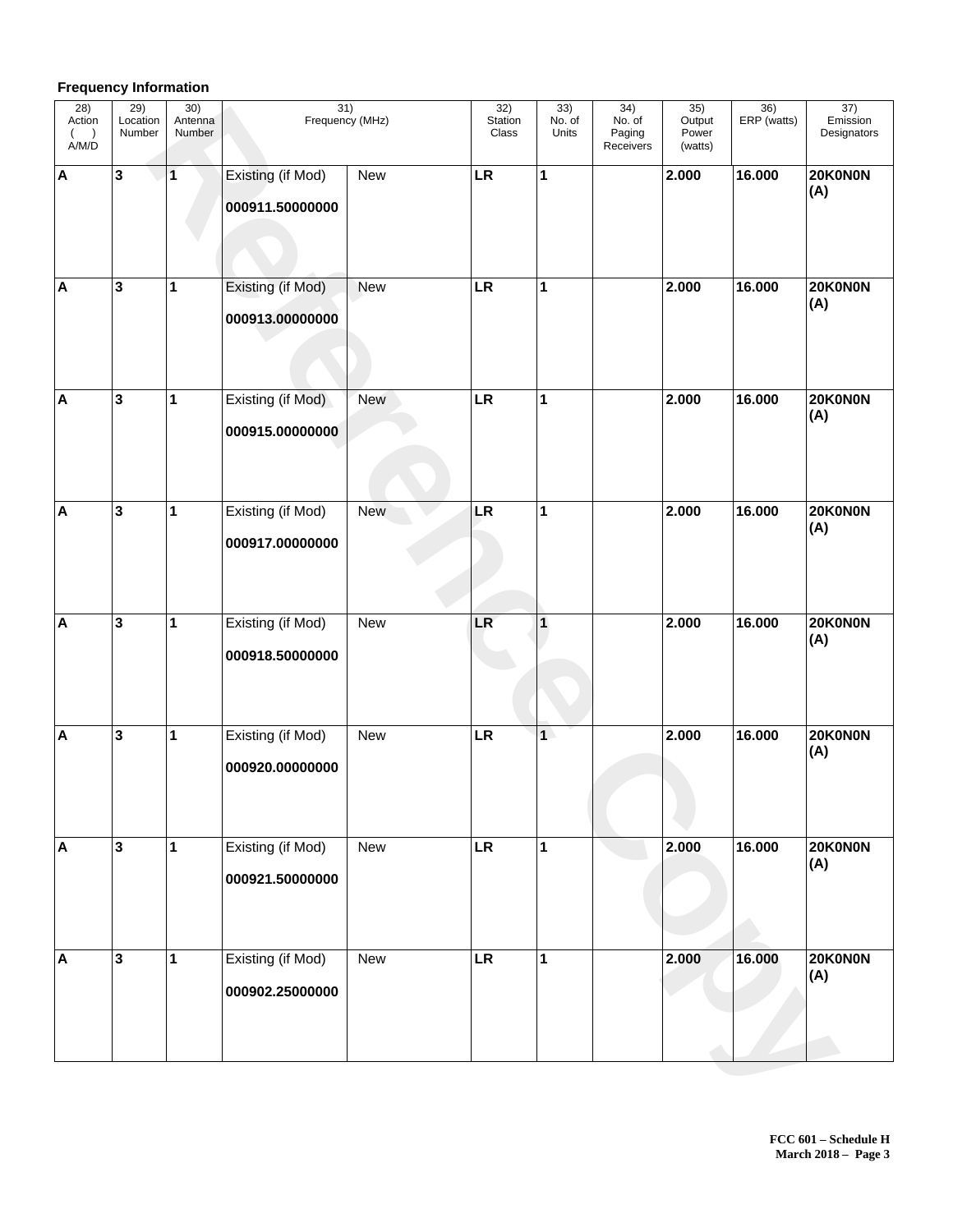| 28)<br>Action<br>$($ )<br>A/M/D | $\overline{29)}$<br>Location<br>Number | 30)<br>Antenna<br>Number | 31)<br>Frequency (MHz)               |            | 32)<br>Station<br>Class | 33)<br>No. of<br>Units | 34)<br>No. of<br>Paging<br>Receivers | 35)<br>Output<br>Power<br>(watts) | 36)<br>ERP (watts) | $\overline{37)}$<br>Emission<br>Designators |
|---------------------------------|----------------------------------------|--------------------------|--------------------------------------|------------|-------------------------|------------------------|--------------------------------------|-----------------------------------|--------------------|---------------------------------------------|
| $\boldsymbol{\mathsf{A}}$       | 3                                      | 1                        | Existing (if Mod)<br>000903.75000000 | New        | LR                      | 1                      |                                      | 2.000                             | 16.000             | 20K0N0N<br>(A)                              |
| $\boldsymbol{\mathsf{A}}$       | 3                                      | $\mathbf 1$              | Existing (if Mod)<br>000910.00000000 | New        | LR                      | 1                      |                                      | 2.000                             | 16.000             | 20K0N0N<br>(A)                              |
| $\boldsymbol{\mathsf{A}}$       | 3                                      | $\mathbf{2}$             | Existing (if Mod)<br>000902.25000000 | New        | LR                      | 1                      |                                      | 2.000                             | 10.000             | 20K0N0N<br>(A)                              |
| $\boldsymbol{\mathsf{A}}$       | 3                                      | $\mathbf 2$              | Existing (if Mod)<br>000903.75000000 | <b>New</b> | LR                      | $\mathbf{1}$           |                                      | 2.000                             | 10.000             | 20K0N0N<br>(A)                              |
| $\boldsymbol{\mathsf{A}}$       | 3                                      | $\mathbf{2}$             | Existing (if Mod)<br>000910.00000000 | New        | LR                      | 1                      |                                      | 2.000                             | 10.000             | 20K0N0N<br>(A)                              |
| $\boldsymbol{\mathsf{A}}$       | 3                                      | $\mathbf{2}$             | Existing (if Mod)<br>000911.50000000 | <b>New</b> | LR                      | 1                      |                                      | 2.000                             | 10.000             | 20K0N0N<br>(A)                              |
| $\boldsymbol{\mathsf{A}}$       | $\overline{\mathbf{3}}$                | $\overline{2}$           | Existing (if Mod)<br>000913.00000000 | New        | <b>LR</b>               | $\mathbf{1}$           |                                      | 2.000                             | 10.000             | 20K0N0N<br>(A)                              |
| $\boldsymbol{\mathsf{A}}$       | $\overline{\mathbf{3}}$                | $\mathbf{2}$             | Existing (if Mod)<br>000915.00000000 | New        | <b>LR</b>               | $\mathbf{1}$           |                                      | 2.000                             | 10.000             | 20K0N0N<br>(A)                              |
| $\boldsymbol{\mathsf{A}}$       | $\overline{\mathbf{3}}$                | $\mathbf{2}$             | Existing (if Mod)<br>000917.00000000 | New        | <b>LR</b>               | $\mathbf{1}$           |                                      | 2.000                             | 10.000             | 20K0N0N<br>(A)                              |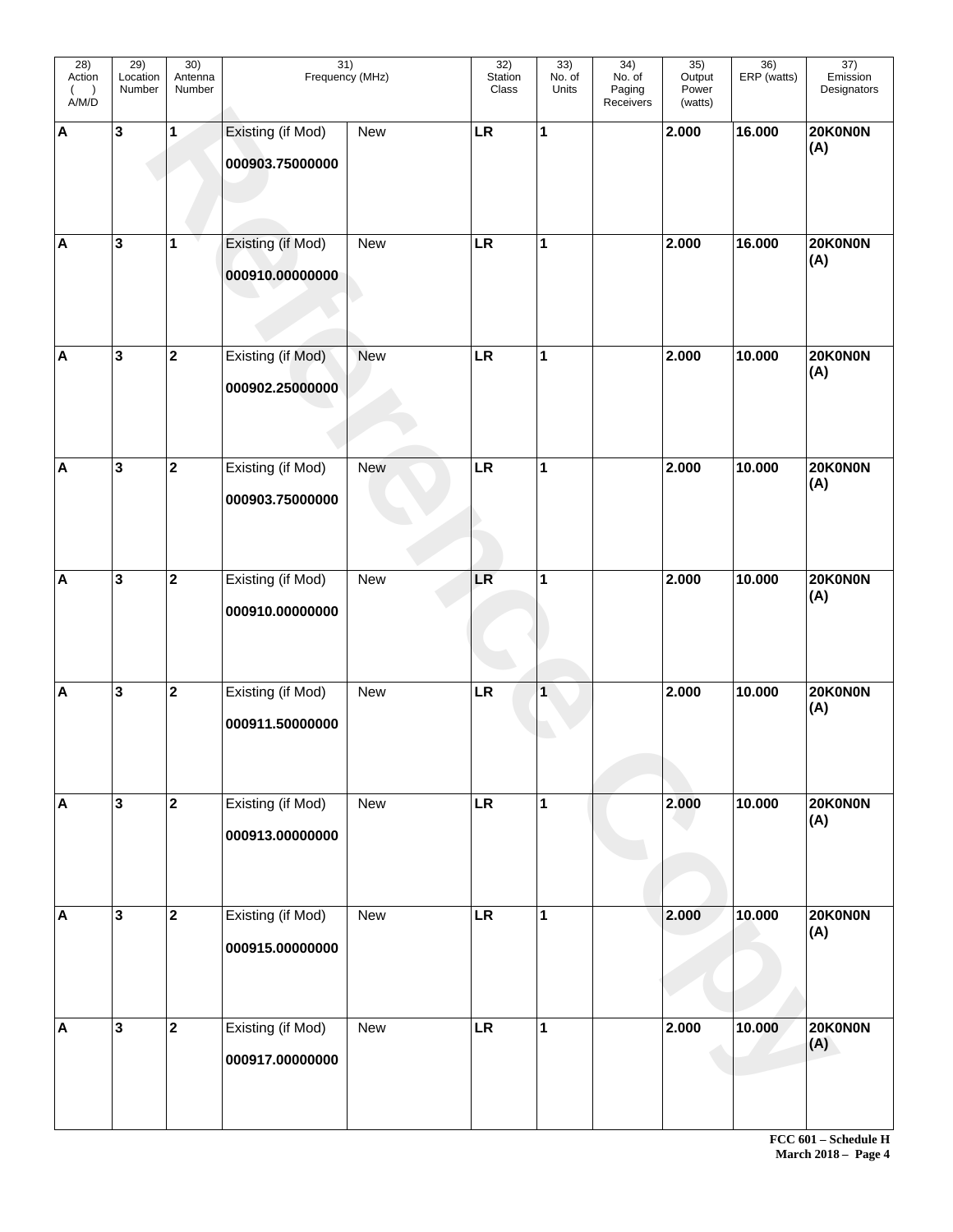| 28)<br>Action<br>$($ )<br>A/M/D | $\overline{29)}$<br>Location<br>Number | 30)<br>Antenna<br>Number | $\overline{31)}$<br>Frequency (MHz)  |            | 32)<br>Station<br>Class | 33)<br>No. of<br>Units | 34)<br>No. of<br>Paging<br>Receivers | 35)<br>Output<br>Power<br>(watts) | $\overline{36}$<br>ERP (watts) | $\overline{37)}$<br>Emission<br>Designators |
|---------------------------------|----------------------------------------|--------------------------|--------------------------------------|------------|-------------------------|------------------------|--------------------------------------|-----------------------------------|--------------------------------|---------------------------------------------|
| $\boldsymbol{\mathsf{A}}$       | 3                                      | $\mathbf{2}$             | Existing (if Mod)<br>000918.50000000 | New        | LR                      | 1                      |                                      | 2.000                             | 10.000                         | 20K0N0N<br>(A)                              |
| $\boldsymbol{\mathsf{A}}$       | 3                                      | $\mathbf{2}$             | Existing (if Mod)<br>000920.00000000 | New        | LR                      | 1                      |                                      | 2.000                             | 10.000                         | 20K0N0N<br>(A)                              |
| $\boldsymbol{\mathsf{A}}$       | 3                                      | $\mathbf{2}$             | Existing (if Mod)<br>000921.50000000 | New        | LR                      | 1                      |                                      | 2.000                             | 10.000                         | 20K0N0N<br>(A)                              |
| $\boldsymbol{\mathsf{A}}$       | 3                                      | $\mathbf{3}$             | Existing (if Mod)<br>000913.00000000 | <b>New</b> | LR                      | $\mathbf{1}$           |                                      | 2.000                             | 10.000                         | 20K0N0N<br>(A)                              |
| $\boldsymbol{\mathsf{A}}$       | 3                                      | $\mathbf{3}$             | Existing (if Mod)<br>000915.00000000 | New        | LR                      | 1                      |                                      | 2.000                             | 10.000                         | 20K0N0N<br>(A)                              |
| $\boldsymbol{\mathsf{A}}$       | 3                                      | $\mathbf 3$              | Existing (if Mod)<br>000917.00000000 | <b>New</b> | LR                      | 1                      |                                      | 2.000                             | 10.000                         | 20K0N0N<br>(A)                              |
| $\boldsymbol{\mathsf{A}}$       | $\overline{\mathbf{3}}$                | $\overline{\mathbf{3}}$  | Existing (if Mod)<br>000918.50000000 | New        | <b>LR</b>               | $\mathbf{1}$           |                                      | 2.000                             | 10.000                         | 20K0N0N<br>(A)                              |
| $\boldsymbol{\mathsf{A}}$       | $\overline{\mathbf{3}}$                | $\overline{\mathbf{3}}$  | Existing (if Mod)<br>000920.00000000 | New        | <b>LR</b>               | $\mathbf{1}$           |                                      | 2.000                             | 10.000                         | 20K0N0N<br>(A)                              |
| $\boldsymbol{\mathsf{A}}$       | 3                                      | $\overline{\mathbf{3}}$  | Existing (if Mod)<br>000921.50000000 | New        | <b>LR</b>               | $\mathbf{1}$           |                                      | 2.000                             | 10.000                         | 20K0N0N<br>(A)                              |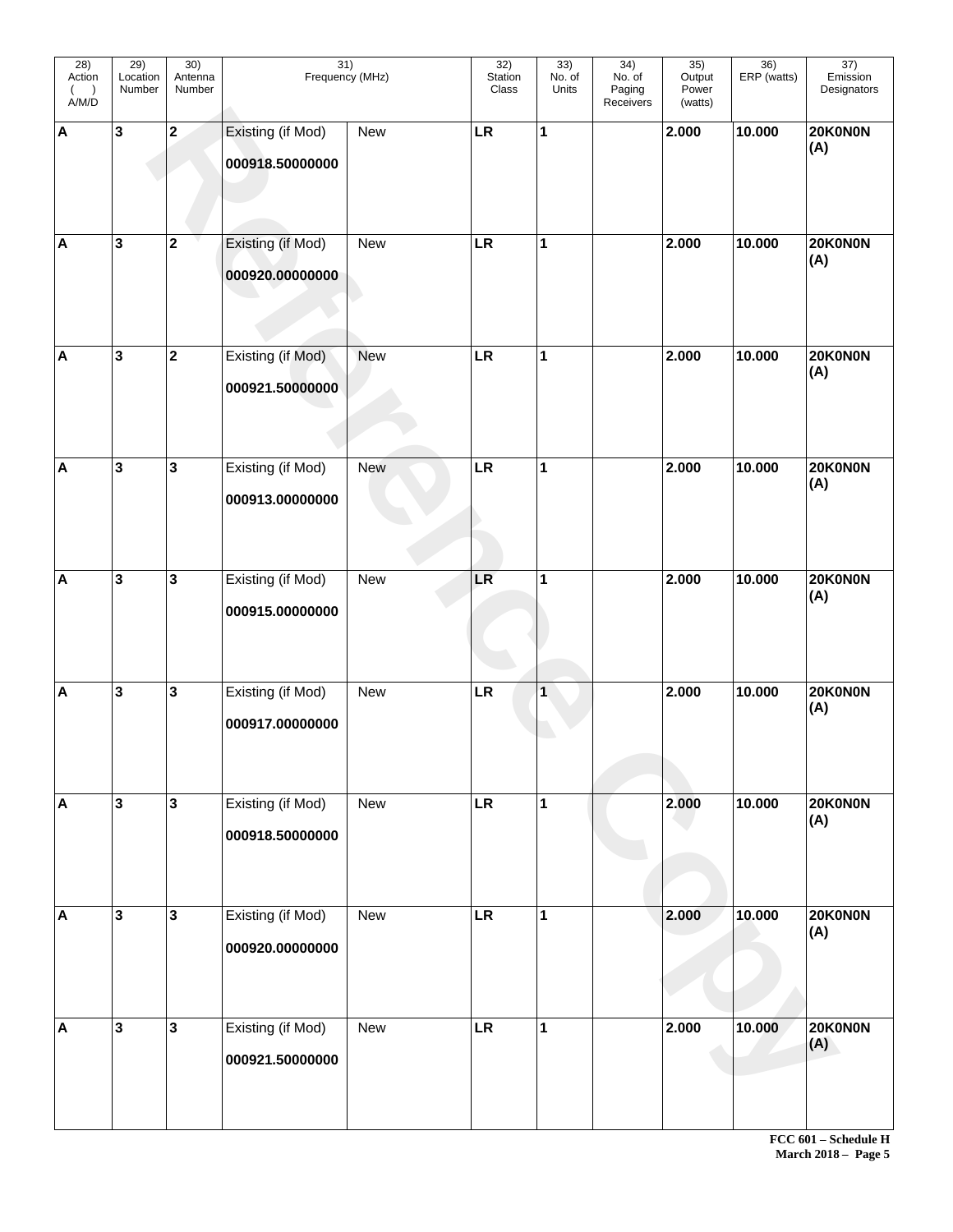| 28)<br>Action<br>$($ )<br>A/M/D | $\overline{29)}$<br>Location<br>Number | 30)<br>Antenna<br>Number | 31)<br>Frequency (MHz)               |            | 32)<br>Station<br>Class | 33)<br>No. of<br>Units | 34)<br>No. of<br>Paging<br>Receivers | 35)<br>Output<br>Power<br>(watts) | 36)<br>ERP (watts) | $\overline{37)}$<br>Emission<br>Designators |
|---------------------------------|----------------------------------------|--------------------------|--------------------------------------|------------|-------------------------|------------------------|--------------------------------------|-----------------------------------|--------------------|---------------------------------------------|
| $\boldsymbol{\mathsf{A}}$       | 3                                      | $\mathbf 3$              | Existing (if Mod)<br>000902.25000000 | New        | LR                      | 1                      |                                      | 2.000                             | 10.000             | 20K0N0N<br>(A)                              |
| $\boldsymbol{\mathsf{A}}$       | 3                                      | $\mathbf 3$              | Existing (if Mod)<br>000903.75000000 | New        | LR                      | 1                      |                                      | 2.000                             | 10.000             | 20K0N0N<br>(A)                              |
| $\boldsymbol{\mathsf{A}}$       | 3                                      | ${\bf 3}$                | Existing (if Mod)<br>000910.00000000 | New        | LR                      | 1                      |                                      | 2.000                             | 10.000             | 20K0N0N<br>(A)                              |
| $\boldsymbol{\mathsf{A}}$       | 3                                      | $\mathbf{3}$             | Existing (if Mod)<br>000911.50000000 | <b>New</b> | LR                      | $\mathbf{1}$           |                                      | 2.000                             | 10.000             | 20K0N0N<br>(A)                              |
| $\boldsymbol{\mathsf{A}}$       | 3                                      | $\overline{\mathbf{4}}$  | Existing (if Mod)<br>000902.25000000 | New        | LR                      | 1                      |                                      | 2.000                             | 16.000             | 20K0N0N<br>(A)                              |
| $\boldsymbol{\mathsf{A}}$       | 3                                      | $\overline{\mathbf{4}}$  | Existing (if Mod)<br>000903.75000000 | <b>New</b> | LR                      | 1                      |                                      | 2.000                             | 16.000             | 20K0N0N<br>(A)                              |
| $\boldsymbol{\mathsf{A}}$       | $\mathbf{3}$                           | $\overline{\mathbf{4}}$  | Existing (if Mod)<br>000910.00000000 | New        | <b>LR</b>               | $\mathbf{1}$           |                                      | 2.000                             | 16.000             | 20K0N0N<br>(A)                              |
| $\boldsymbol{\mathsf{A}}$       | $\mathbf{3}$                           | $\overline{\mathbf{4}}$  | Existing (if Mod)<br>000911.50000000 | New        | <b>LR</b>               | $\mathbf{1}$           |                                      | 2.000                             | 10.000             | 20K0N0N<br>(A)                              |
| $\boldsymbol{\mathsf{A}}$       | $\mathbf{3}$                           | $\overline{\mathbf{4}}$  | Existing (if Mod)<br>000913.00000000 | New        | <b>LR</b>               | $\mathbf{1}$           |                                      | 2.000                             | 16.000             | 20K0N0N<br>(A)                              |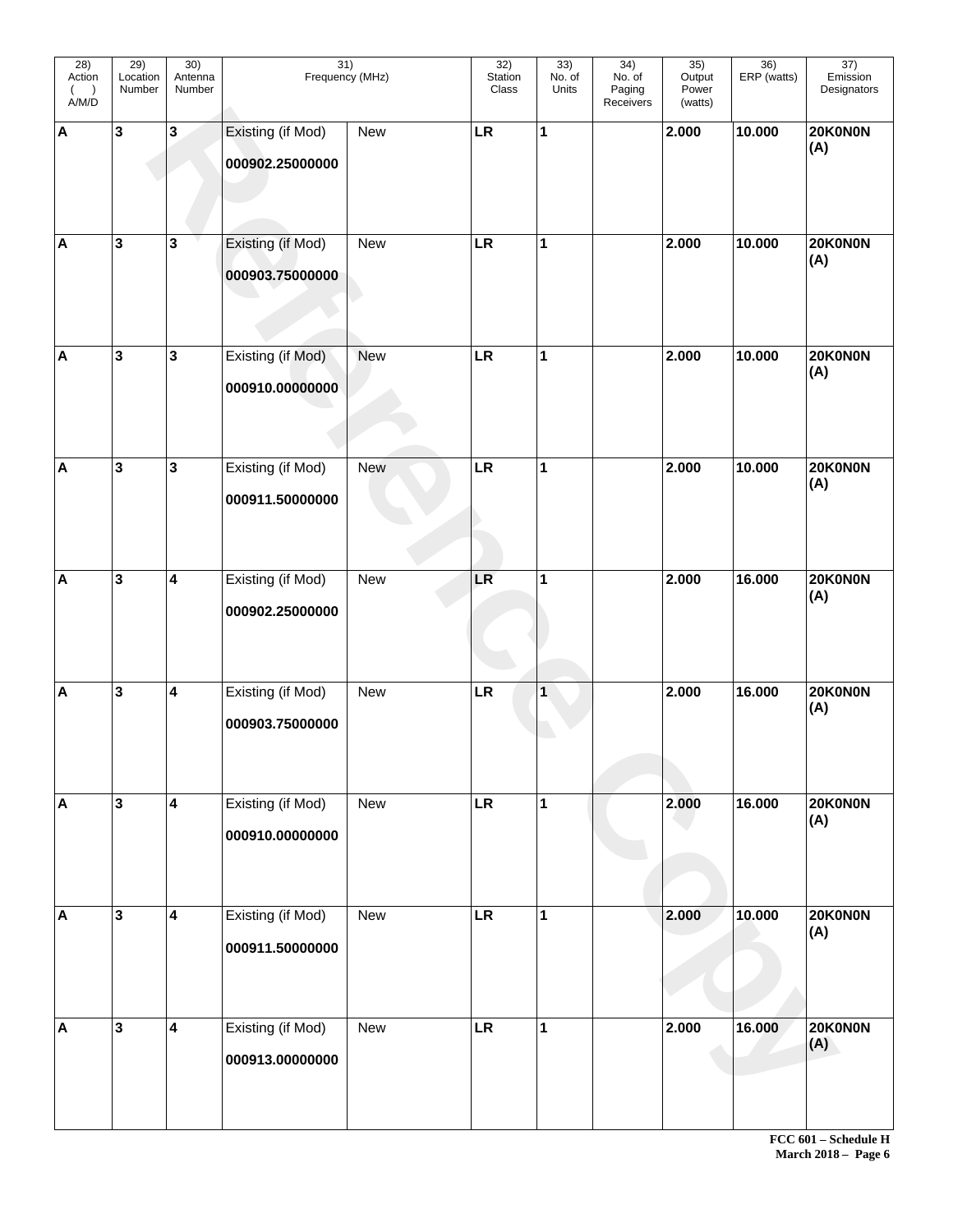| 28)<br>Action<br>$($ $)$<br>A/M/D | 29)<br>Location<br>Number | 30)<br>Antenna<br>Number | $\overline{31)}$<br>Frequency (MHz)  |            | 32)<br>Station<br>Class | 33)<br>No. of<br>Units | $\overline{34)}$<br>No. of<br>Paging<br>Receivers | 35)<br>Output<br>Power<br>(watts) | $\overline{36)}$<br>ERP (watts) | $\overline{37)}$<br>Emission<br>Designators |
|-----------------------------------|---------------------------|--------------------------|--------------------------------------|------------|-------------------------|------------------------|---------------------------------------------------|-----------------------------------|---------------------------------|---------------------------------------------|
| A                                 | $\mathbf{3}$              | $\overline{\mathbf{4}}$  | Existing (if Mod)<br>000915.00000000 | New        | LR                      | $\mathbf{1}$           |                                                   | 2.000                             | 16.000                          | 20K0N0N<br>(A)                              |
| A                                 | 3                         | $\overline{\mathbf{4}}$  | Existing (if Mod)<br>000917.00000000 | New        | LR                      | $\mathbf{1}$           |                                                   | 2.000                             | 16.000                          | 20K0N0N<br>(A)                              |
| A                                 | 3                         | $\overline{\mathbf{4}}$  | Existing (if Mod)<br>000918.50000000 | New        | LR                      | $\mathbf{1}$           |                                                   | 2.000                             | 16.000                          | 20K0N0N<br>(A)                              |
| A                                 | 3                         | $\overline{\mathbf{4}}$  | Existing (if Mod)<br>000920.00000000 | <b>New</b> | LR                      | $\mathbf{1}$           |                                                   | 2.000                             | 16.000                          | 20K0N0N<br>(A)                              |
| A                                 | 3                         | $\overline{\mathbf{4}}$  | Existing (if Mod)<br>000921.50000000 | New        | LR                      | $\mathbf{1}$           |                                                   | 2.000                             | 16.000                          | 20K0N0N<br>(A)                              |
|                                   |                           |                          |                                      |            |                         |                        |                                                   |                                   |                                 |                                             |
|                                   |                           |                          |                                      |            |                         |                        |                                                   |                                   |                                 |                                             |
|                                   |                           |                          |                                      |            |                         |                        |                                                   |                                   |                                 |                                             |